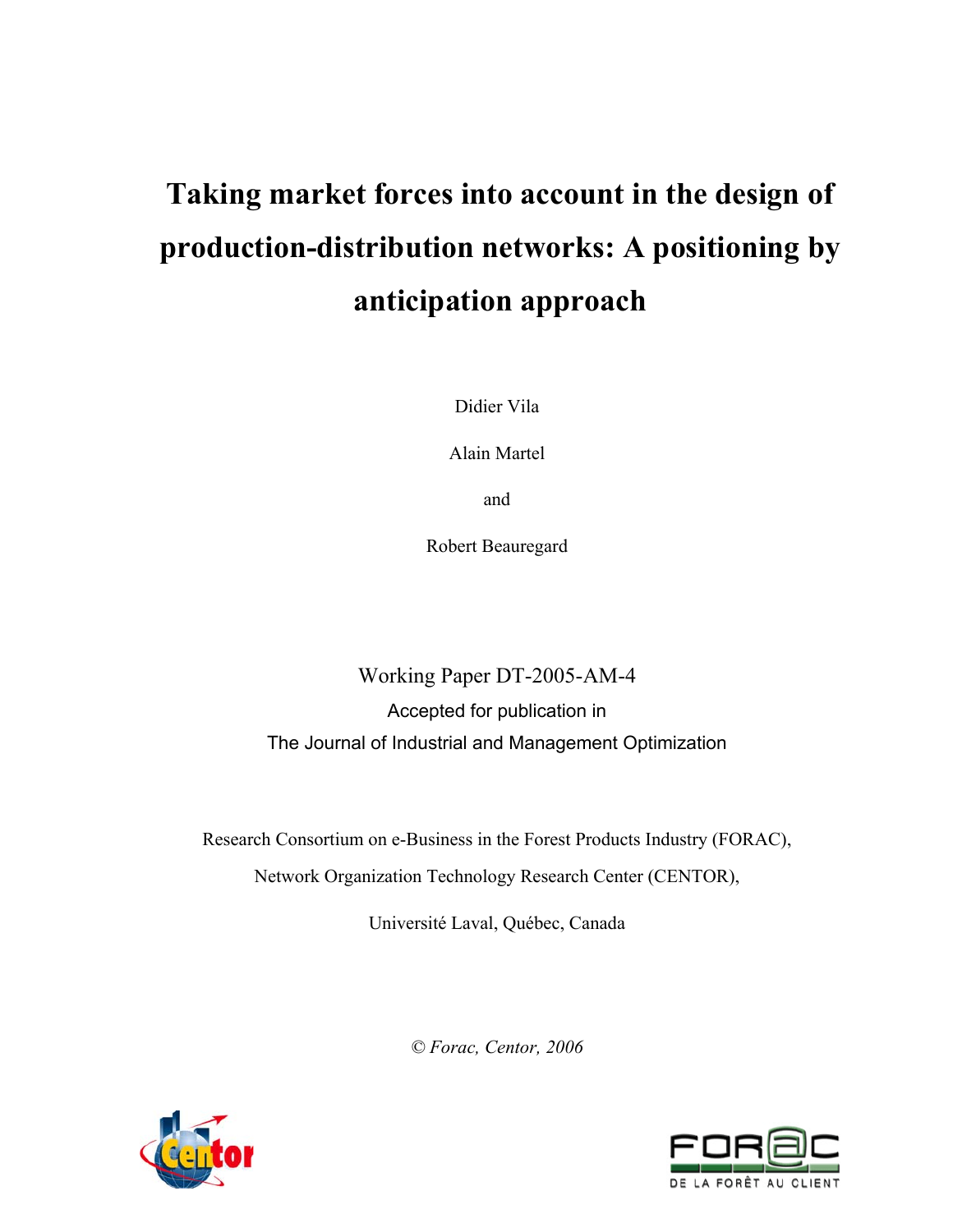# Taking market forces into account in the design of productiondistribution networks: A positioning by anticipation approach

*Didier Vila 1,2, Alain Martel 1 \* and Robert Beauregard 1* 

**Abstract**. This paper presents an approach to take into account market opportunities when designing production-distribution networks. Three types of sub-markets found in several industrial contexts are analyzed: spot markets, contracts and Vendor Managed Inventory (VMI) agreements. For contracts and VMI agreements, customer preferences with respect to different logistics policies are considered. A price-supply function is proposed to model the spot market behavior. The production-distribution network design problem is formulated as a two-stage stochastic program with fixed recourse. Finally, a sample average approximation method (SAA), based on Monte Carlo sampling techniques, is used to solve the model.

**Keywords**. Production-distribution Network Design, Mathematical Programming, Monte-Carlo Sampling Methods, Market Analysis, Logistics Policy Selection.

**Acknowledgements**. This project would not have been possible without the financial support and the collaboration of FOR@C's partners. The information on discrete choice models provided by D. Bolduc (Economics Department, Université Laval) was also very helpful.

 $\overline{a}$ 

<sup>(1)</sup> Université Laval, FOR@C Research Consortium, Network Organization Technology Research Center (CENTOR), Sainte-Foy, Québec, G1K7P4, Canada.

<sup>(2)</sup> École Nationale Supérieure des Mines de Saint-Étienne, Centre G2I, 158 cours Fauriel, 42023 Saint-Étienne cedex 2, France.

<sup>\*</sup> Corresponding author E-mail: *Alain.Martel@centor.ulaval.ca*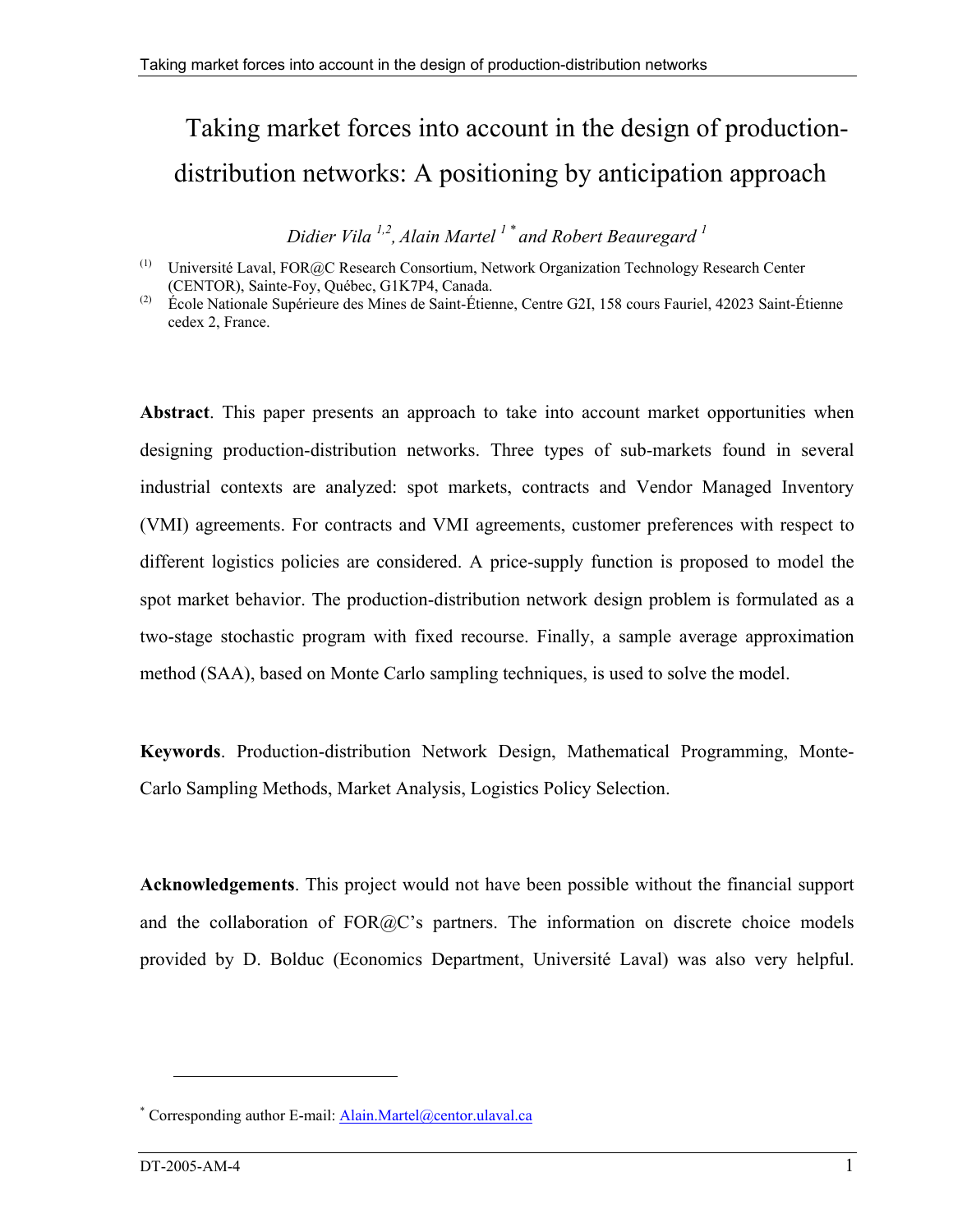# **1 Introduction**

The performance of a supply chain for a given product-market depends critically on the structure of its production-distribution network, i.e. the number, location, mission, technology and capacity of the facilities of the firms involved, but also on its capacity to make winning offers to its potential customers. A supply chain structure leading to lower prices, better service and better quality products than those of competitors leads to higher market shares and thus to higher revenues. By assuming that the demand for products is predetermined, classical network design models overlook this important aspect of the problem. The exact nature of the network design problems encountered in practice depends very much on the industrial context in which they occur, and on the breath of the markets considered. Networks covering several countries lead to much more complex design problems because factors such as exchange rates, duties and income tax must be taken into account. This paper presents a generic methodology to explicitly consider market forces when designing international production-distribution networks for make-to-stock products.

Logistics network design problems integrate location, capacity acquisition and technology selection sub-problems. A review of the initial literature on these problems is found in Verter and Dincer (1992). The first location-allocation model proposed (Geoffrion and Graves, 1974) was a single echelon single period model to determine the distribution centers to use, as well as the assignment of products and clients to these centers, in order to minimise the total cost of the system in a domestic context. Several extensions to this model were subsequently made to take into account multiple echelons (Cohen and Lee, 1989; Pirkul and Jayaraman, 1996; Martel and Vankatadri, 1999; Vidal and Goetschalckx, 2001), multiple production seasons (Cohen *et al*., 1989; Arntzen *et al*., 1995; Dogan and Goetschalckx, 1999), capacity acquisition and technology selection (Eppen *et al*., 1989; Verter and Dincer, 1995; Mazzola and Neebe, 1999; Paquet *et al*., 2004; Martel, 2005), economies of scale (Cohen and Moon, 1990, 1991; Mazzola and Schantz, 1997; Martel and Vankatadri, 1999), after tax net revenue maximization in an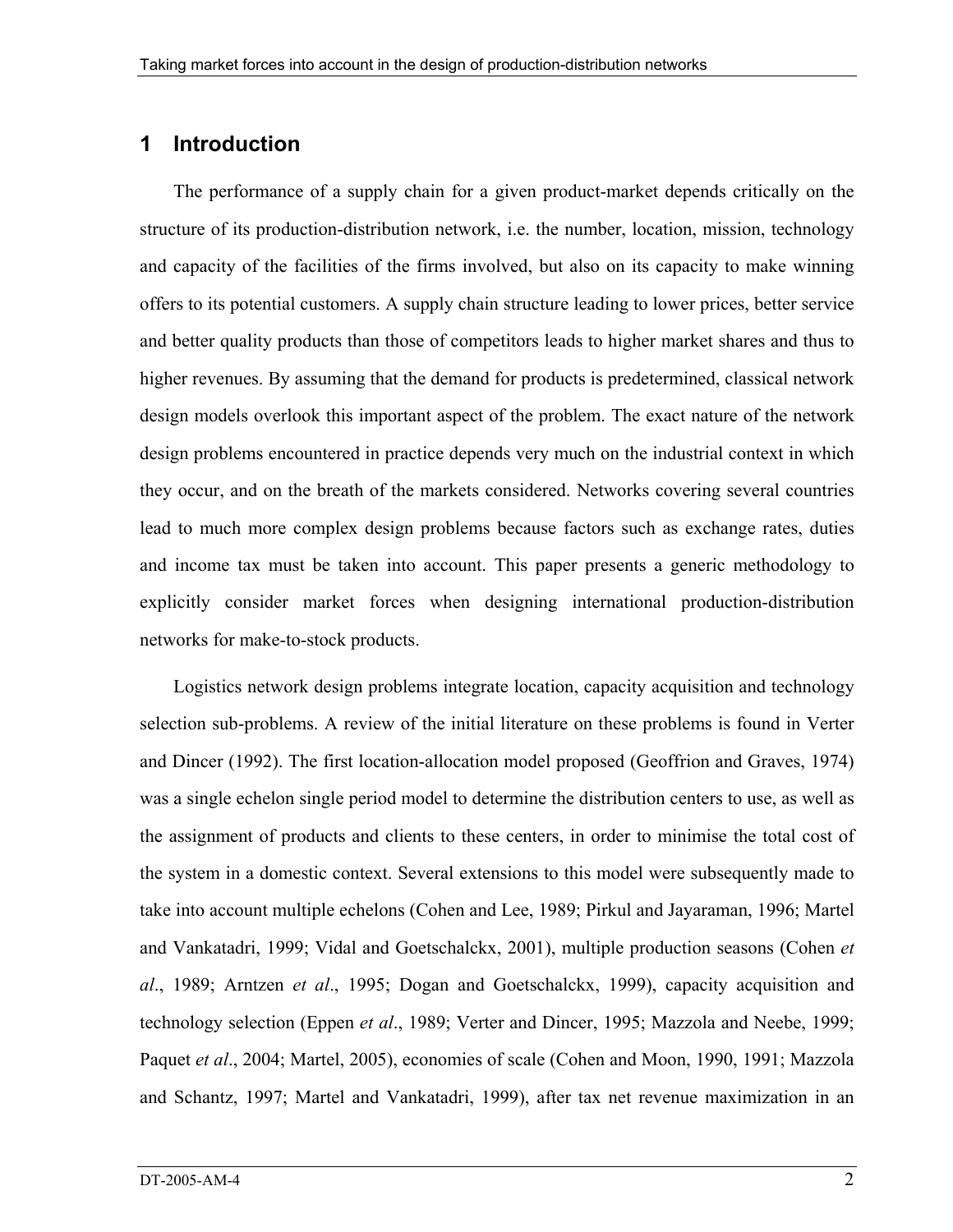international context (Cohen *et al*., 1989; Arntzen *et al.,* 1995; Vidal and Goetschalckx, 2001) and product development and recycling (Fandel and Stammen, 2004). Geoffrion and Powers (1995) and Shapiro *et al*. (1993) discuss the evolution of strategic supply chain design models and Vidal and Goetschalckx (1997) present many of these models. A modeling framework integrating most of these results is presented in Martel (2005).

In most industrial sectors, the market is not monolithic and several product-markets governed by different rules-of-the-game can be found. For example, several natural resource based products, such as lumber, can be sold on the spot market or through contracts with major customers. In the later case, the probability of getting a contract depends on a set of qualifying and order-winning criteria such as price, lead-time and fill-rate. For a given potential customer, a company is able to win on several of these criteria only if its production-distribution facilities are better positioned than those of its competitors. Despite the obvious impact productiondistribution network structures can have on company performance in such contexts, little work has been done to take market forces into account explicitly in network design models. Shapiro (2001) stresses the necessity to integrate strategic marketing and production-distribution decisions in the same model to design superior supply chains. In their literature review on the modeling of supply chain contracts, Tsay *et al.* (1999) do not include any papers dealing with production-distribution networks design issues. Rosenfield *et al*. (1985) show how the performance of different logistic network designs can be characterized by an efficient costservice frontier. Starting from these results, this paper develops a generic approach and a twostage stochastic programming model to design production-distribution networks improving the competitive position of a company on its markets. More specifically, three types of submarkets found in several industrial contexts are considered: spot markets, contracts and Vendor Managed Inventory (VMI) agreements.

The rest of the paper is organized as follows. In the next section, the design approach proposed is explained and the stochastic programming model on which it is based is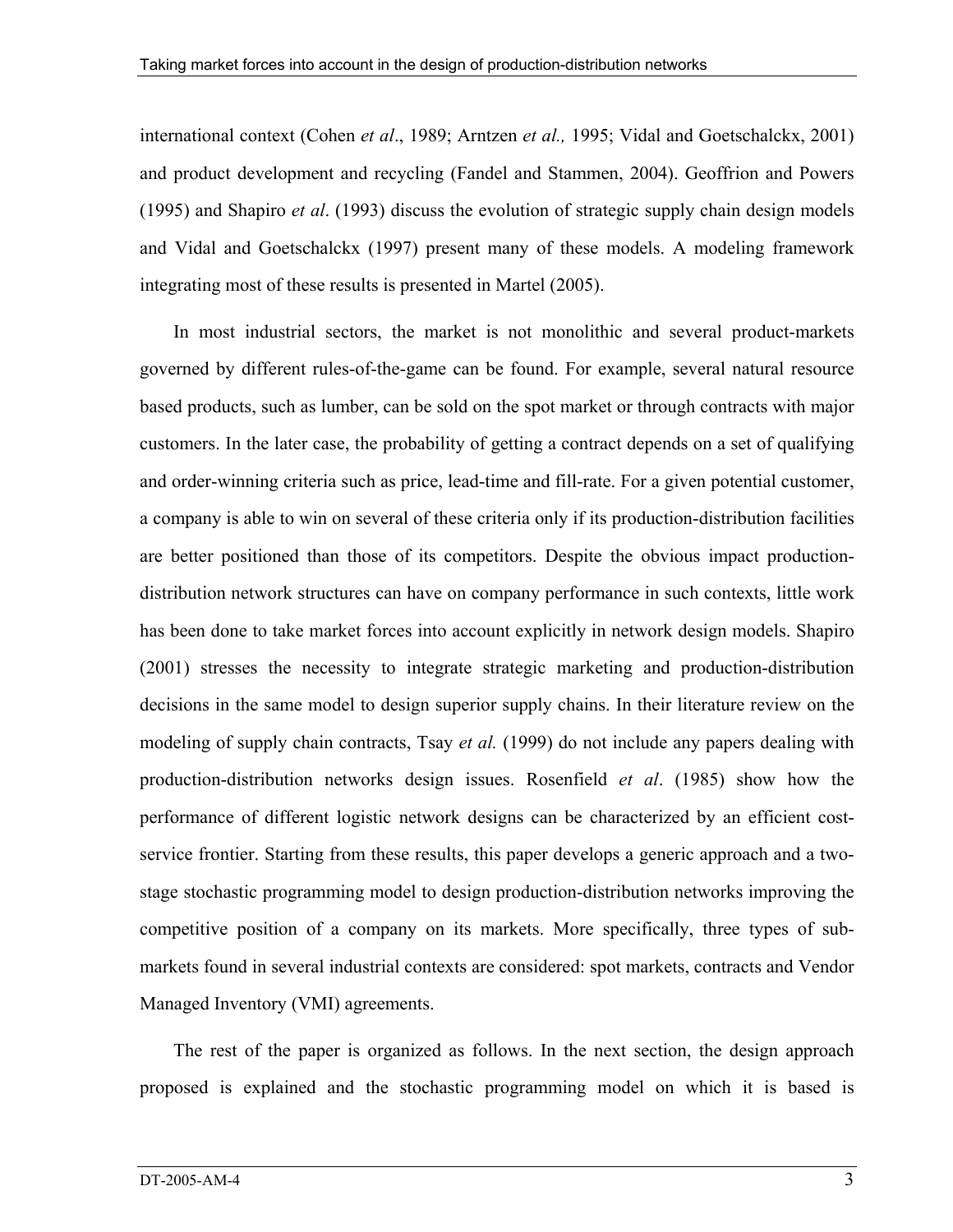formulated. The following section presents the sample average approximation model, based on Monte Carlo sampling techniques, proposed to obtain network designs. Finally, numerical experiment results to test the approach are presented and analyzed.

# **2 Methodology**

Without loss of generality, to simplify the presentation, we restrict ourselves to the case of a single echelon production-distribution network of the type illustrated in Figure 1. It is assumed that the production-distribution sites  $s \in S^{pd}$  are already in use and that a subset of potential distribution sites  $s \in S^d$  must be selected. In order to address the problem considered, it is necessary to understand the chronology of events underlying the design process. As illustrated in Figure 2, the hierarchical planning and execution process proposed involves four steps which are explained in the next subsections.



# *2.1 Market segmentation and logistics policies definition*

It is assumed that the company is selling products  $p \in P$  in several countries  $o \in O$  and that each national division covers a set of distinct product-markets  $m \in M_0$ ,  $o \in O$ . The set of national product-markets  $M_{\rho}$  can be partitioned into three sub-sets:

A set of spot markets  $m \in SM$ . A spot market *m* is characterized by products  $p \in P_m \subset P$ ,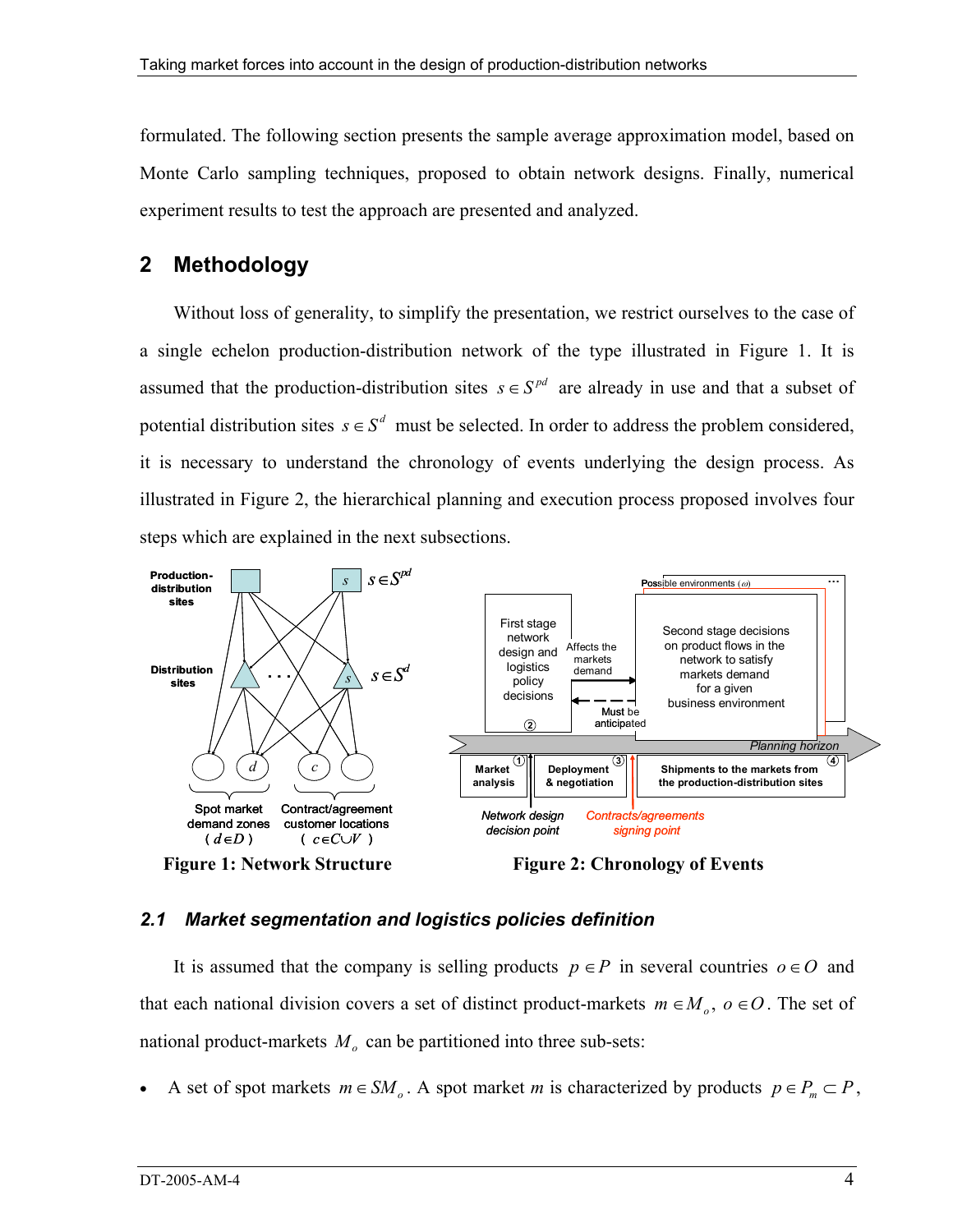by demand zones  $d \in D_{pm}$  and by decreasing price step functions  $P_{pm}(x_{pm})$  of the total sales  $x_{pm}$  of product *p* in market *m* (see Figure 3). A demand zone *d* is a geographical aggregate of several ship-to locations with coordinates associated to its centroid. We use  $m(d)$  to identify the spot market *m* to which demand zone *d* belongs.

- A set of customer contracts  $c \in C_o$ , which is partitioned into a set  $PC_o$  of potential contracts and a set  $SC<sub>o</sub>$  of signed contracts. A contract  $c$  is an engagement to deliver a predetermined quantity  $x_c$  of product  $p_c \in P$  to a given ship-to location, during a predetermined period of time, and with guaranteed price and lead time.
- A set of Vendor Managed Inventory (VMI) agreements  $c \in V$ <sub>o</sub> which is partitioned into a set  $PV<sub>o</sub>$  of potential VMI agreements and a set  $SV<sub>o</sub>$  of signed VMI agreements. A VMI agreement *c* is an engagement to deliver a predetermined quantity  $x_c$  of product  $p_c \in P$  to a given ship-to location, during a predetermined period of time (assumed to be the same for all contracts and agreements), and with guaranteed price and fill rate.



**Figure 3: Spot Market Price Step Function** 

The spot market can be considered as a *recourse* which can absorb any amount of product, but for a price decreasing with quantity. Signed contracts/agreements yield a deterministic demand to be satisfied, but potential contracts/agreements define a stochastic demand process*.* Additional flexibility is also possible through product substitution: indeed, in all markets, a product  $p \in P$  can be substituted by a product  $p' \in SP^p$ ,  $SP^p$  being a set of substitutes for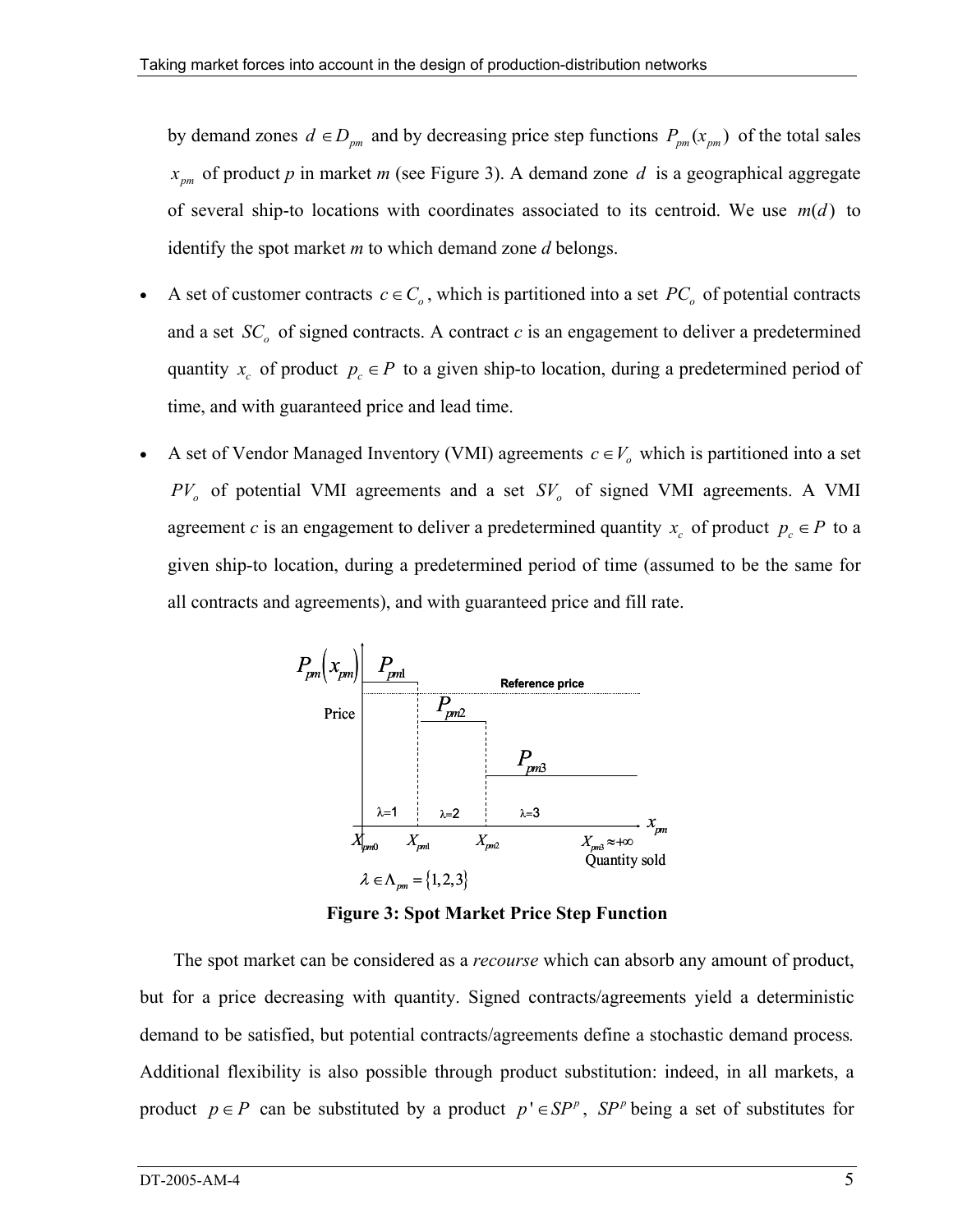product *p*.

The decreasing price step function associated to product  $p \in P_m$  on spot market  $m \in SM$ <sub>o</sub> has the form:

 $P_{pm}\left( x_{pm}\right) =P_{pm\lambda}\quad \text{if}\quad X_{pm\lambda-1}$ where  $\Lambda_{pm}$  is the set of steps of the function,  $P_{pm\lambda}$  is the unit price for step  $\lambda \in \Lambda_{pm}$  and  $X_{pm\lambda}$ is the upper bound of step  $\lambda \in \Lambda_{pm}$ , as illustrated in Figure 3. We assume that prices and step lengths are determined by the company using price forecasts based on the historical behavior of the firm prices on the spot market, in relation with an expected reference price.

Because of competition, it is assumed that potential customers will sign contracts only if the company can demonstrate that it has the resources required to comply with all the clauses of the contracts/agreements. Consequently, the production-distribution network must be designed to satisfy signed contracts and agreements  $c \in SC$ <sub>*o*</sub>  $\cup$  *SV*<sub>*o*</sub> and to be in a position to satisfy some potential new contracts and agreements  $c \in PC_o \cup PV_o$ , knowing that the uncommitted production can be sold on the spot market.

In order to win contracts/agreements, the company has to develop different offers to satisfy potential customers better than its competitors. Following Hill (1994), it is assumed that these offers must be defined in terms of criteria that win contracts on the marketplace (order winners) and criteria that qualify the company as a potential supplier (qualifiers). These offers are formalized here through the concept of *logistics policy*. A logistic policy *i* is characterized by a vector of target values for the relevant order winning and qualifying criteria and by the fix marketing and logistics cost  $K_i$  incurred when the policy is implemented. Let  $i_c$  be the logistics policy implemented for signed contract/agreement  $c$  and  $I_c$  be the set of policies considered for potential customer location *c*. For convenience, we define  $I_c = \{i_c\}$ ,  $c \in SC_o \cup SV_o$  and  $I = \bigcup_c I_c$ , and we use  $c(i)$  to identify the customer location *c* to which policy *i* applies. Without loss of generality, is assumed in this text that a policy  $i \in I_c$ considered for customer contract *c* is characterized by two order winning criteria, namely the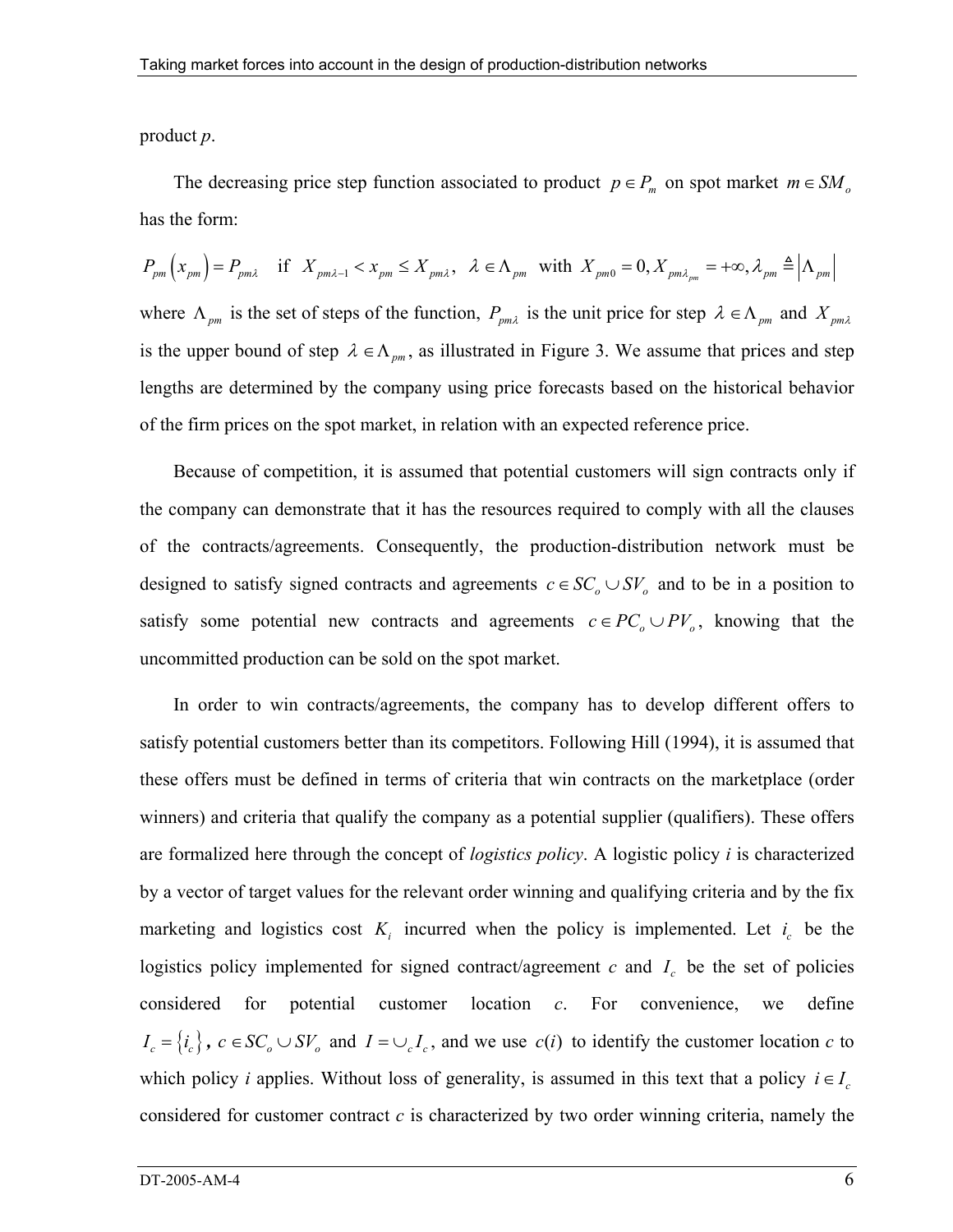product price  $P_i$  and the maximum delivery time  $v_i$ . Similarly, it is assumed that the order winners associated to a policy  $i \in I_c$  considered for VMI agreement *c* are the product price  $P_i$ and the fill rate  $\alpha_i$ . The fill rate  $\alpha_i$  relates to the necessity to keep a safety stock at the customer location. The inventory holding cost of this safety stock for the contract period is included in the fix policy cost  $K_i$ .

For a given logistics policy, it may not be possible to satisfy the target values specified for the order winners and the qualifiers from all the production and distribution facilities in the network. For example, for a policy  $i \in I_c$ ,  $c \in PC_o$ , if the delivery time required to service customer location  $c(i)$  from a facility  $s \in S^{pd} \cup S^d$  is longer than  $v_i$ , then this facility cannot be used to implement the policy. This leads to the association of a set of *admissible sites*  $S_i^i \subseteq S^{pd} \cup S^d$  to each logistics policy *i*.  $S_i^i$ ,  $i \in I_c$ , is the set of facilities  $s \in S^{pd} \cup S^d$  the company could use to comply with the terms of logistics policy *i*. Note that the selection of a logistics policy  $i \in I_c$  does not imply that the potential contract or VMI agreement *c* will be signed, but it qualifies the company to bid for this contract. The probability θ*i* that contract or VMI agreement  $c ∈ PC<sub>o</sub> ∪ PV<sub>o</sub>$  will be signed if logistics policy  $i ∈ I<sub>c</sub>$  is selected can however be evaluated.

Discrete choice analysis can be used to estimate the probabilities  $\theta_i$ ,  $i \in I$ , using econometric models (Ben-Akiva and Lerman, 1985). This approach is based on the modeling of customer preferences among a set of offers which could be made by the company or by its competitors. Each offer corresponds to a list of order winning criteria target values, coupled with the identity of the company making the offer. For contracts, an offer *i* would thus correspond to the triplet  $(P_i, v_i, id(i))$ , where  $id(i)$  is the identity of the company making the offer. Let the set of offers to the customer associated to potential contract  $c \in PC$ , be denoted by *Offer*. Note that this set necessarily includes all the logistics policies considered for potential contract *c*, i.e. *Offer*<sub>c</sub>  $\supset I_c$ . Based on random utility theory, the utility  $U_c(i)$  of an offer *i* ∈ *Offer* for customer  $c \in PC$  can be modeled with the linear function: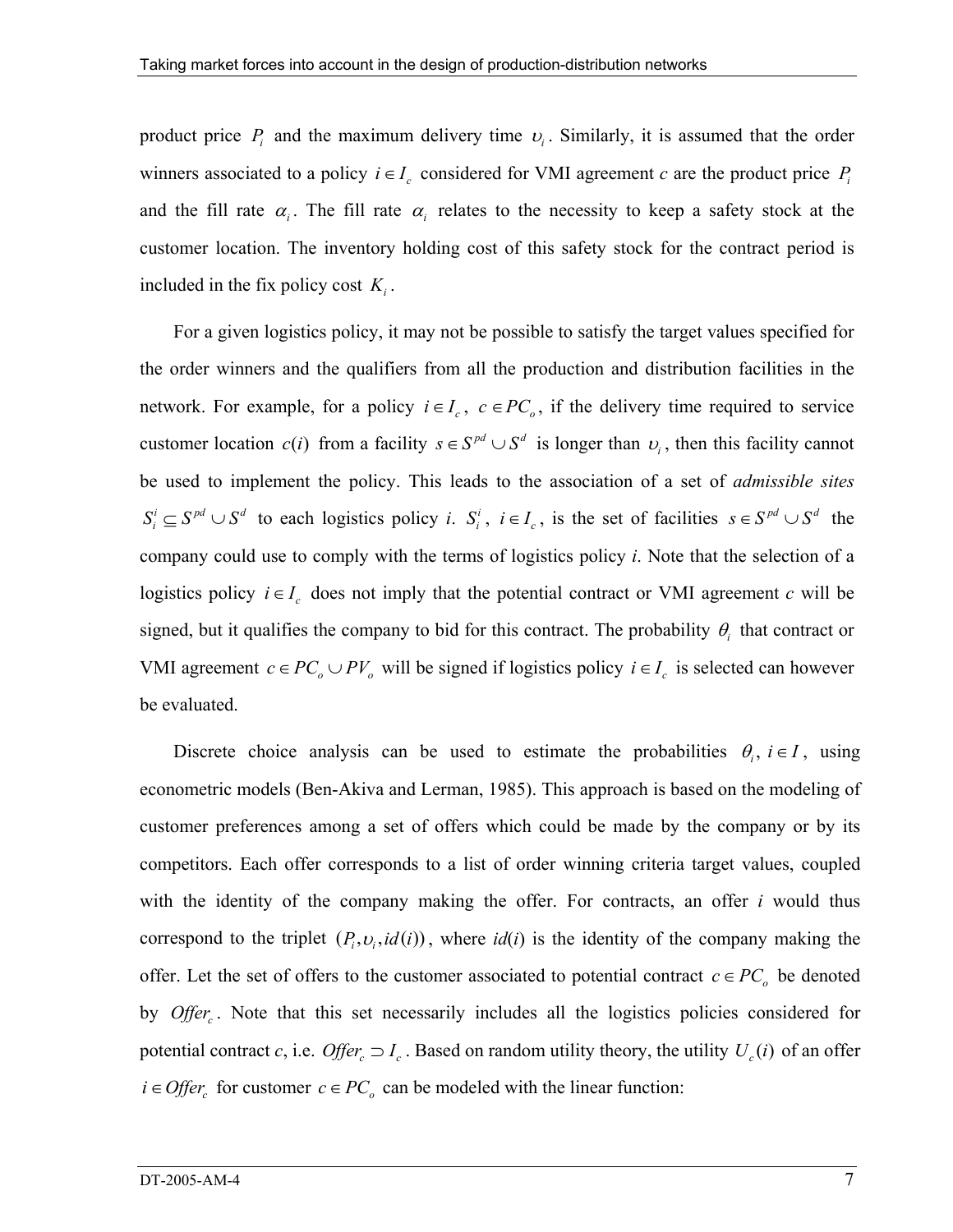$$
U_c(i) = \beta_{\text{socio}} o(c) + \beta_{\text{price}} P_i + \beta_{\text{delay}} v_i + \beta_{\text{comp}} id(i) + \varepsilon_{\text{ic}}
$$

where  $\beta_{\text{socio}}$ ,  $\beta_{\text{price}}$ ,  $\beta_{\text{delay}}$  and  $\beta_{\text{comp}}$  are parameters to be estimated and where  $\varepsilon_{ic}$  is a random component. The independent random variables  $\varepsilon_{ic}$  are Gumbel-distributed with a location parameter  $\eta$  and a scale parameter  $0 < \mu$ , i.e. they have the same probability density function  $f(\varepsilon) = \mu e^{-\mu(\varepsilon - \eta)} \exp(-e^{-\mu(\varepsilon - \eta)})$ . The parameter  $\beta_{\text{socio}}$  associated to the country  $o(c)$  of customer *c*, captures local socio-economic effects. In order to estimate the model parameters, the *stated*  preferences framework proposed by Louviere *et al*. (2000) can be used. A questionnaire with hypothetical offers is submitted to a sample of customers. With these observations, maximum likelihood estimators are used to obtain the parameters value. This can be implemented, for example, with the BIOGEME software developed by Bierlaire and available on the Web at http://roso.epfl.ch/biogeme.

Neoclassical utility theory is based on the premise that decision-makers chose their highest utility options. In our context, this leads to the assumption that the probability that the customer associated to potential contract  $c \in PC_\rho$  would choose an offer  $i \in Offer_\rho$  is given by:

$$
P(i | Offer_c) = P(U_c(i) \ge U_c(i'), \forall i' \in Offer_c)
$$

When using a Multinomial Logit discrete choice model, this probability can be calculated with the expression:

$$
P(i | Offer_c) = \frac{e^{\mu(\beta_{\text{score}}o(c) + \beta_{\text{price}}P_i + \beta_{\text{delay}}v_i + \beta_{\text{comp}}id(i))}}{\sum_{i' \in Offer_c} e^{\mu(\beta_{\text{score}}o(c) + \beta_{\text{price}}P_i + \beta_{\text{delay}}v_i + \beta_{\text{comp}}id(i'))}}
$$

However, since a single logistic policy  $i \in I_c \subset \text{Offer}_c$  could eventually be offered to potential customer  $c$ , in order to calculate the probability  $\theta$ <sub>i</sub>, the only offers to consider are offer *i* and the offers of competitors. Let *Offer*<sub>c</sub> $(i)$  be the subset of *Offer*<sub>c</sub> constituted of the competitor offers and of offer  $i \in I_c \subset \text{Offer}_c$ . Then, the probability that contract  $c(i)$  would be signed, if logistics policy  $i \in I_c$  is selected, is given by: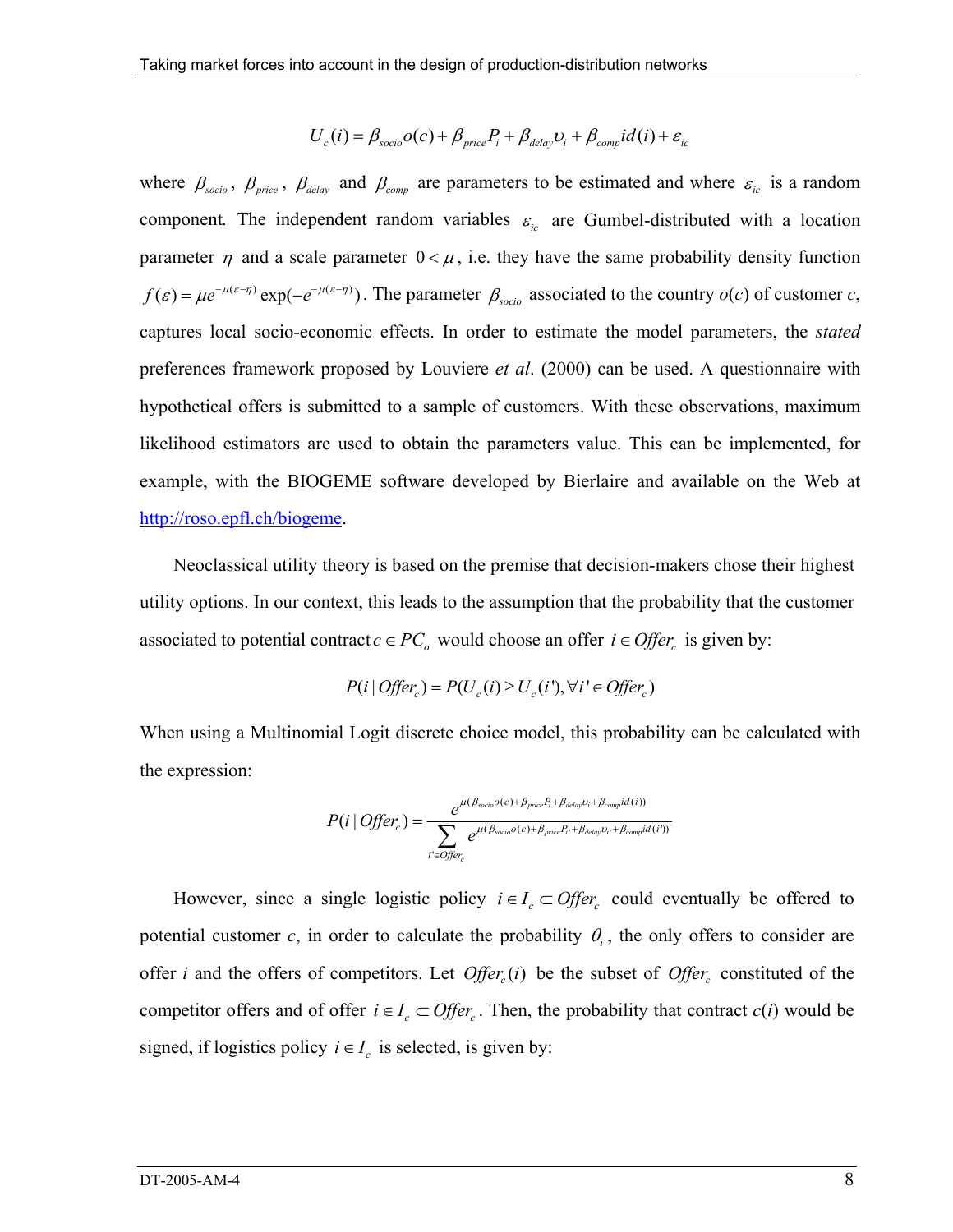$$
\theta_i = P(i | \text{Offer}_{c(i)}(i)) = \frac{e^{\mu(\beta_{\text{score}} o(c(i)) + \beta_{\text{price}} P_i + \beta_{\text{delay}} v_i + \beta_{\text{comp}} id(i))}}{\sum_{i' \in \text{Offer}_{c(i)}(i)} e^{\mu(\beta_{\text{score}} o(c(i)) + \beta_{\text{price}} P_i + \beta_{\text{delay}} v_i + \beta_{\text{comp}} id(i'))}}
$$

The same approach can be used to obtain the probabilities  $\theta_i$  that VMI agreements will be signed. It is through this probability estimation procedure that competitor potential actions are taken into account in our production-distribution network design methodology.

#### *2.2 Network design decisions and anticipated shipping decisions*

The goal of the company is to design its production-distribution network anticipating the future by simultaneously selecting adequate logistics policies, and by allocating production capacity and locating distribution centers to support these policies. This requires the definition of the following decision variables:

- $X_{ps}$  = Quantity of product *p* produced in production-distribution center  $s \in S^{pd}$ .
- *Y<sub>s</sub>* = Binary variable equal to 1 if potential distribution center  $s \in S^d$  is used and to 0 otherwise.
- *Z<sub>i</sub>* = Binary variable equal to 1 if logistics policy  $i \in I_c$ ,  $c \in PC_o \cup PV_o$  is selected and to 0 otherwise.

For convenience, we also define the following design variable vectors:

$$
\mathbf{X} \triangleq \left[X_{ps}\right], \ \mathbf{Y} \triangleq \left[Y_{s}\right] \text{and} \ \mathbf{Z} \triangleq \left[Z_{i}\right].
$$

In order to design the network properly, the impact of these decisions on future market demand and on the operational costs associated to the delivery of products sold to customer locations must be anticipated. In order to anticipate future network costs and revenues, we assume that, as illustrated in Figure 2, once design decisions have been implemented, at some point in time, customers will accept or reject the company's offers and the quantity of products to ship in the contract/agreement period will be known. A particular reaction from the customers to the company's potential offers defines a business *environment*. Although, it is clear that all the contracts/agreements would not be signed or rejected at the same point in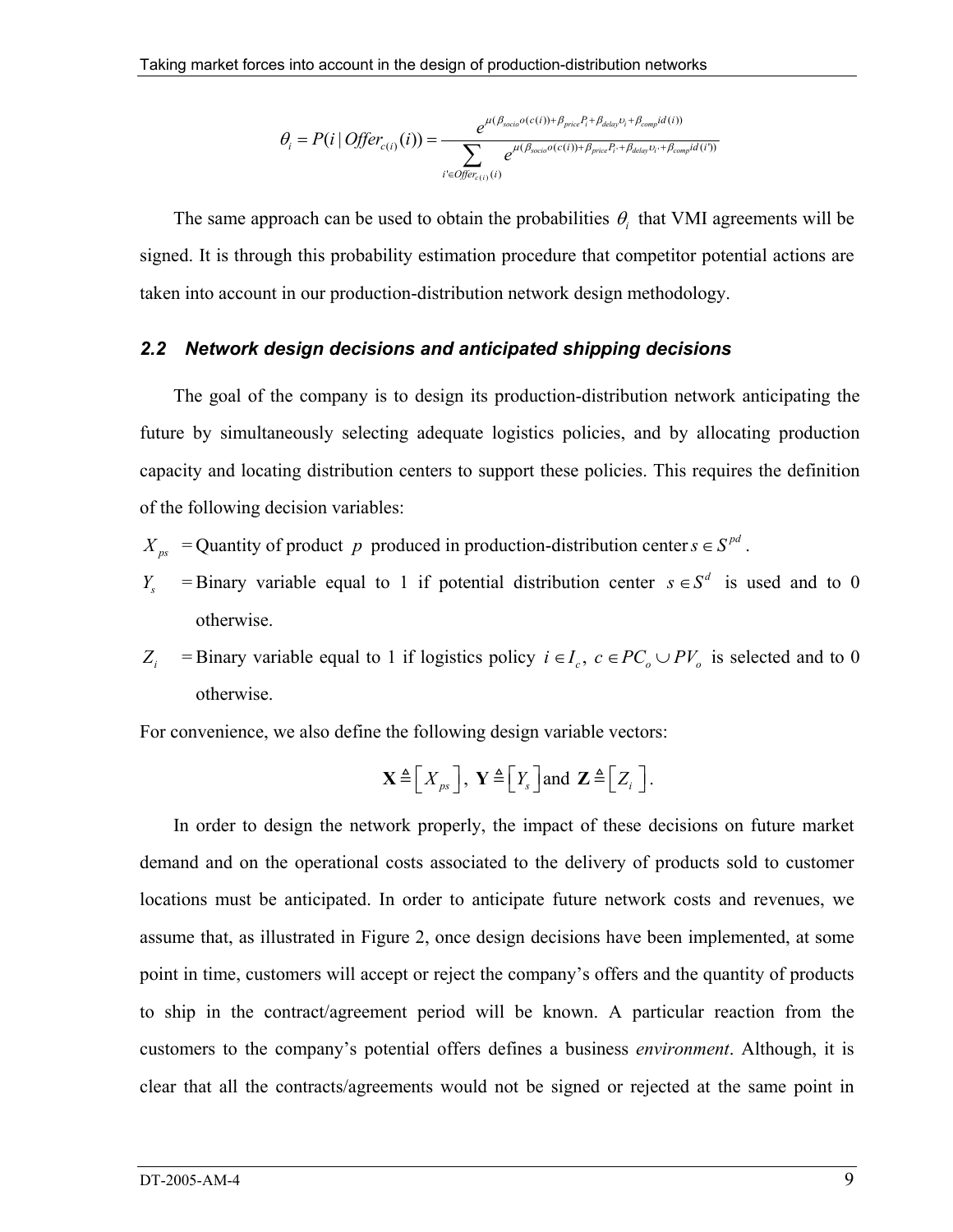time, we propose to anticipate the impact of the design by computing expected network flow costs and revenues during a predetermined contract duration period for all the future environments the company could face.

Let  $\Omega$  be the set of all possible environments. An *environment*  $\omega \in \Omega$  is a binary variable vector of dimension  $|I|$  indicating whether the customers would sign a contract/agreement  $(\omega_i = 1)$  or not  $(\omega_i = 0)$  for all possible logistics policies  $i \in I$ . Note that  $\omega_i = 1$ ,  $c(i) \in SC$ <sub>o</sub>  $\cup SV$ <sub>o</sub>, in all environments since these contracts/agreements are already signed when the design decisions are made. Also note that it is not necessary to include the spot market explicitly in the description of an environment since it is considered as a recourse which can absorb any outstanding production.

Since  $\omega_i$  is a binary variable, the number of possible environments which could be observed is given by  $2^n$ ,  $n = \sum_{o \in O} (\sum_{c \in PC_o \cup PV_o} |I_c|)$ . Since the company cannot implement more than one logistics policy  $i \in I_c$  at the same time, for a given environment  $\omega \in \Omega$ , the demand on the contract and VMI agreement markets in country  $o \in O$  is given by:

$$
(\sum_{i\in I_c} \omega_i Z_i)x_c \quad c \in PC_o \cup PV_o; \quad x_c \quad c \in SC_o \cup SV_o
$$

Also, the probability  $p(\omega)$  that a given environment  $\omega \in \Omega$  will prevail, can be derived from the probabilities  $\theta_i$  of signing a contract or VMI agreement under logistics policies  $i \in I$ . This clearly shows that market demand depends on logistic network design decisions. In other words, in our approach, logistic network design decisions are not made simply to adapt to a predetermined demand, they are strategic competitive positioning decisions used to influence customer behavior.

The network design decisions **X**, **Y** and **Z** considered here are *first stage* decisions which would normally be implemented in practice immediately after they are made. Their implementation would not be instantaneous however. In particular, the decisions Y lead to the redeployment of the company distribution network and the decisions Z to the negotiation of contracts with potential customers, which may take several months. As illustrated in Figure 2, at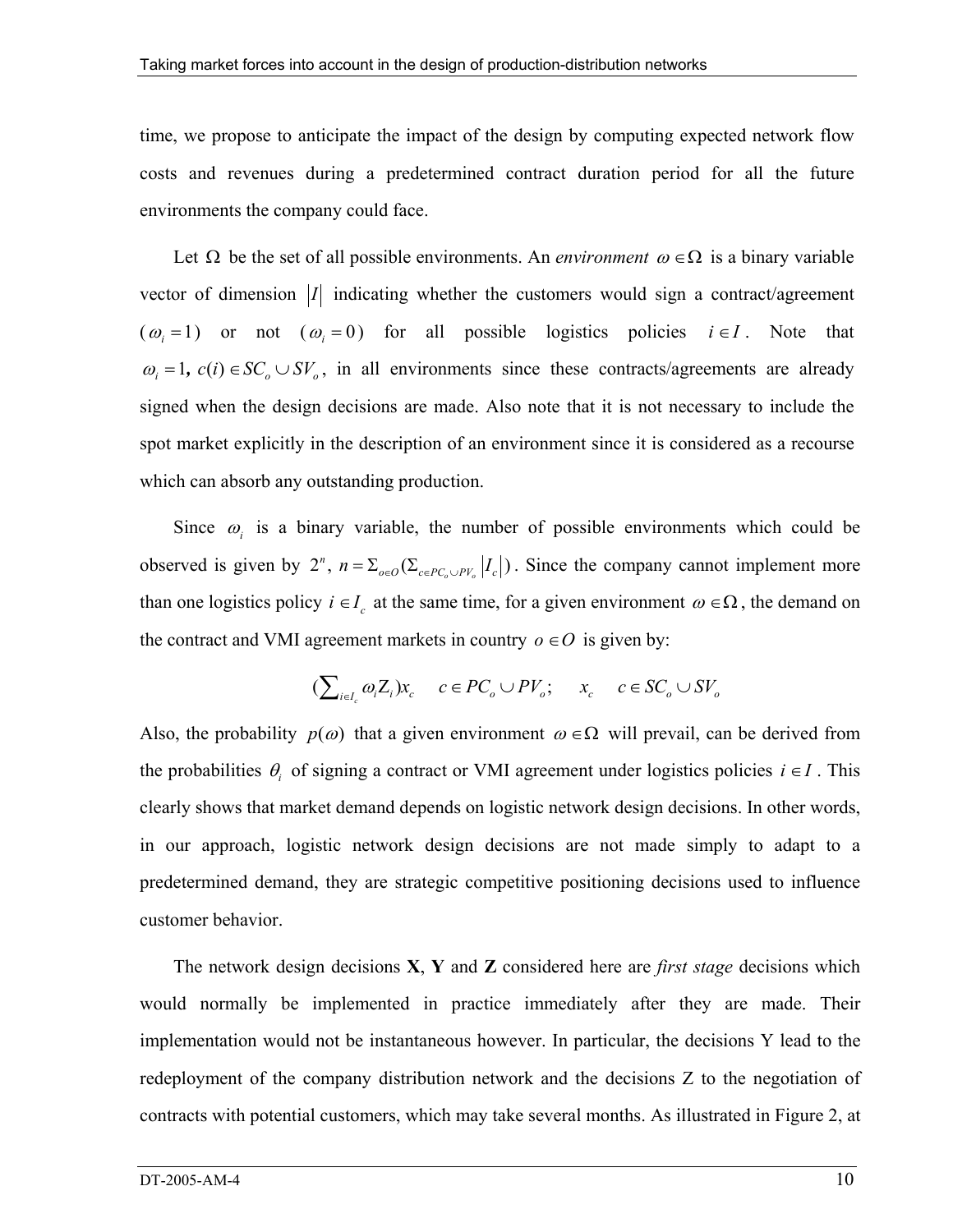the end of this implementation phase, the environment  $\omega \in \Omega$  in which the logistics network implemented will be used is revealed and shipment decisions to satisfy market demand during the contracts/agreements period must be made. Although these *second stage* decisions would not be implemented *per se* in practice, they are important to anticipate the impact of the network design on network flow costs and revenues. These second stage decisions are clearly dependent on the environment  $\omega \in \Omega$  which will eventually prevail. Taking product substitution possibilities into account, this leads to the definition of the following network flow decision variables:

$$
F_{\text{pss}'}(\omega) = \text{Flow of product } p \text{ between production-distribution site } s \in S^{\text{pd}} \text{ and distribution}
$$
\n
$$
\text{site } s' \in S^d \text{ for environment } \omega \in \Omega.
$$

 $F_{pp'sd\lambda}(\omega)$  = Outbound flow from site *s* of product  $p' \in P$  used to satisfy the demand for product  $p \in P$  in demand zone *d* of spot market  $m(d)$ , and sold at price  $P_{pm(d)\lambda}$  of step function interval  $\lambda \in \Lambda_{pm(d)}$ , for environment  $\omega \in \Omega$ .

 $F_{psi}(\omega)$  = Outbound flow from site *s* of product  $p \in P$  used to satisfy the demand of product  $p_{c(i)}$  at customer location  $c(i) \in C_0 \cup V_0$  with the logistics policy *i*, for environment  $\omega \in \Omega$ .

For convenience, we define the vector of second stage variables

$$
\mathbf{F}(\omega) \triangleq \Big[ F_{\text{pss}'}(\omega), F_{\text{pp'sd}\lambda}(\omega), F_{\text{psi}}(\omega) \Big].
$$

The design approach described in the previous paragraphs leads to the formulation of the problem as a two-stage stochastic program with recourse (Birge and Louveaux., 1997).

#### *2.3 Stochastic programming model formulation*

In order to formulate the demand, distribution and manufacturing constraints of the model, the following sets are required:

 $SP_n$  = Set of products which product *p* can substitute for.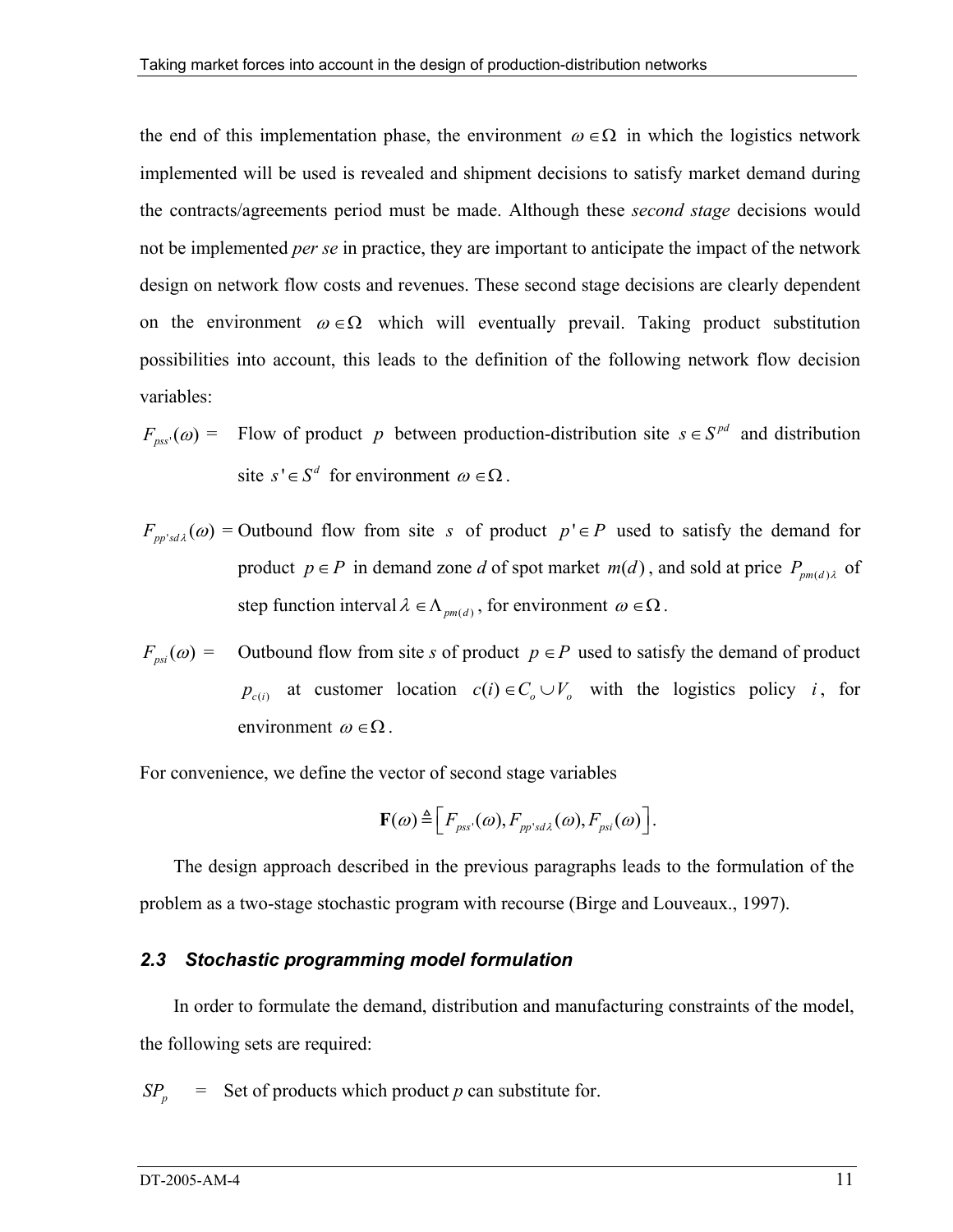$$
S_{ps}^{o} = \text{Set of distribution sites (output destinations) which can receive product } p \text{ from production-distribution site } s.
$$

 $S_{\textit{ps}}^i$ Set of production-distribution sites (input sources) which can ship product  $p$  to distribution site *s.*

$$
S_m^i
$$
 = Set of facilities which can ship products  $p \in P_m$  to spot market  $m (S_m^i \subseteq S^d \cup S^{pd})$ .

 $SM_{ps}$  = Set of spot markets which can receive substitute products *p* from node *s*, i.e.  ${SM}_{ps} = \left\{ m \Big| s \in S_m^i, p \in \bigcup_{p' \in P_m} {SP}_{p'} \right\}.$ 

For an environment  $\omega \in \Omega$ , the flow of products or substitute products from the production and distribution sites must cover the demand associated to the signed contracts and VMI agreements. Knowing that logistics policy  $i_c$  is used for customer  $c \in SC_o \cup SV_o$ , this gives rise to the following constraints:

$$
\sum_{p \in SP^{Pc}} \sum_{s \in S_c^i} F_{psi_c}(\omega) = x_c \quad \omega \in \Omega, \ c \in \bigcup_{o \in O} SC_o \cup SV_o \tag{1}
$$

Concerning potential customers  $c \in PC_o \cup PV_o$ , the form taken by the demand constraints depends on the customer response for the environment  $\omega \in \Omega$  considered and on first stage logistics policy implementation decisions  $Z_i$ . The constraints required are the following:

$$
\sum_{p \in SP^{P_c}} \sum_{s \in S_i^i} F_{psi}(\omega) = x_c Z_i \quad \omega \in \Omega, \ c \in \bigcup_{o \in O} PC_0 \cup PV_0, \ i \in I_c(\omega)
$$
\n
$$
\sum Z_i \le 1 \quad c \in \bigcup_{o \in O} PC_o \cup PV_o
$$
\n
$$
\tag{3}
$$

where  $I_c(\omega) = {i \in I_c | \omega_i = 1}$ . In 2), for each environment  $\omega \in \Omega$ , the demand constraints are included only for the logistics policies  $i \in I_c(\omega)$  which would lead to a signature of the contract/agreement. For the other policies, the contract would not be signed and hence the demand would be zero. This could be included as explicit constraints but it is more efficient to drop these constraints and the associated flow variables. Also note that because there is a fixed cost *K<sub>i</sub>* associated to  $Z_i$  in the objective function, in the optimal solution  $Z_i = 0$ ,  $i \notin \bigcup_{\omega \in \Omega} I_c(\omega)$ .

 $i \in I_c$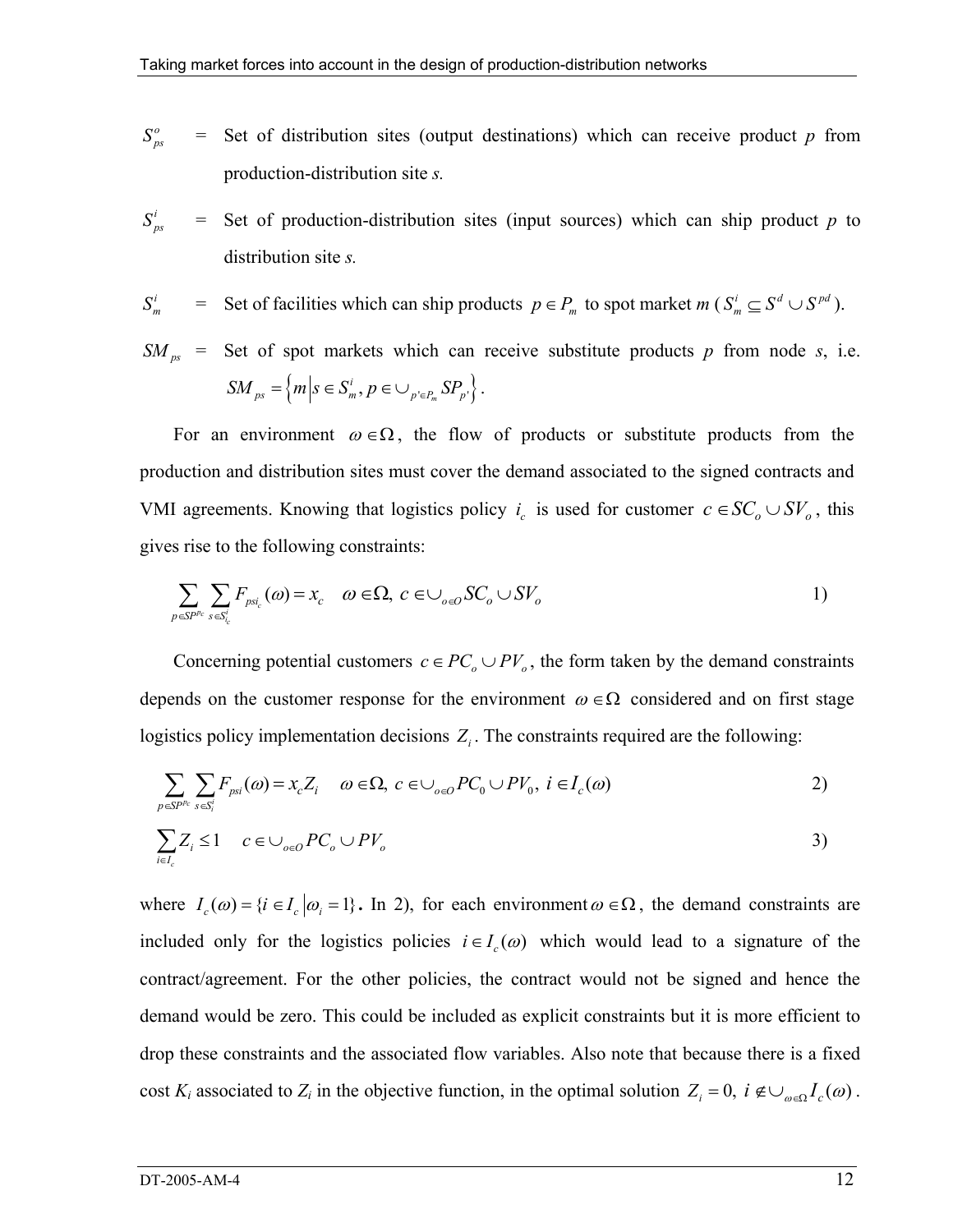Constraints 3) are required to make sure that at most one logistics policy *i* in  $I_c$  will be implemented.

As indicated earlier, a spot market *m* is composed of demand zones  $d \in D_{pm}$  for each product  $p \in P_m$ . We assume that prices on a spot market *m* are based on the sales volume  $x_{pm}$ of product  $p \in P_m$  on that market, but that the proportions  $\kappa_d$ ,  $d \in D_{pm}$ , of the sales  $x_{pm}$  made in each demand zone  $d \in D_{pm}$  are known. Given that, for an environment, upper bounds on the flow of products to demand zone  $d \in D_{pm}$ , for each step of the price function, are given by:

$$
\sum_{p' \in SP^p} \sum_{s \in S_m^i} F_{pp'sd\lambda}(\omega) \le \kappa_d (X_{pm\lambda} - X_{pm(\lambda-1)}) \quad \omega \in \Omega, m \in \bigcup_{o \in O} SM_o, p \in P_m, d \in D_{pm}, \lambda \in \Lambda_{pm}
$$
 4)

Since we want to maximize profits, with the type of price step functions used, it can be shown (see the Appendix for a proof) that any *optimal solution* to the model will be such that, for step  $\lambda \in \Lambda_{pm}$ :

$$
\sum_{p' \in SP^p} \sum_{s \in S_m^i} F_{pp' s d\lambda}(\omega) > 0 \Rightarrow \sum_{p' \in SP^p} \sum_{s \in S_m^i} F_{pp' s d\lambda'}(\omega) = \kappa_d(X_{pm\lambda'} - X_{pm(\lambda'-1)}), \quad \lambda' < \lambda
$$

For this reason, it is sufficient to include constraints 4) in the model to ensure that spot market prices will be formulated properly.

The facilities capacity can be modeled using the following parameters:

- $b_{ps}$  = Quantity of product *p* which can be produced in production center *s*.
- $b<sub>s</sub>$  = Warehousing capacity of distribution center *s* in an appropriate unit.
- $q_p$  = Warehousing capacity consumption rate per unit of product *p*.

Using this notation, the capacity constraints of the production-distribution and distribution facilities are formulated as follows:

$$
X_{ps} \le b_{ps} \quad p \in P, s \in S^{pd} \tag{5}
$$

$$
\sum_{p \in P} q_p \sum_{s' \in S_{ps}^i} F_{ps's}(\omega) \le b_s Y_s \quad \omega \in \Omega, s \in S^d
$$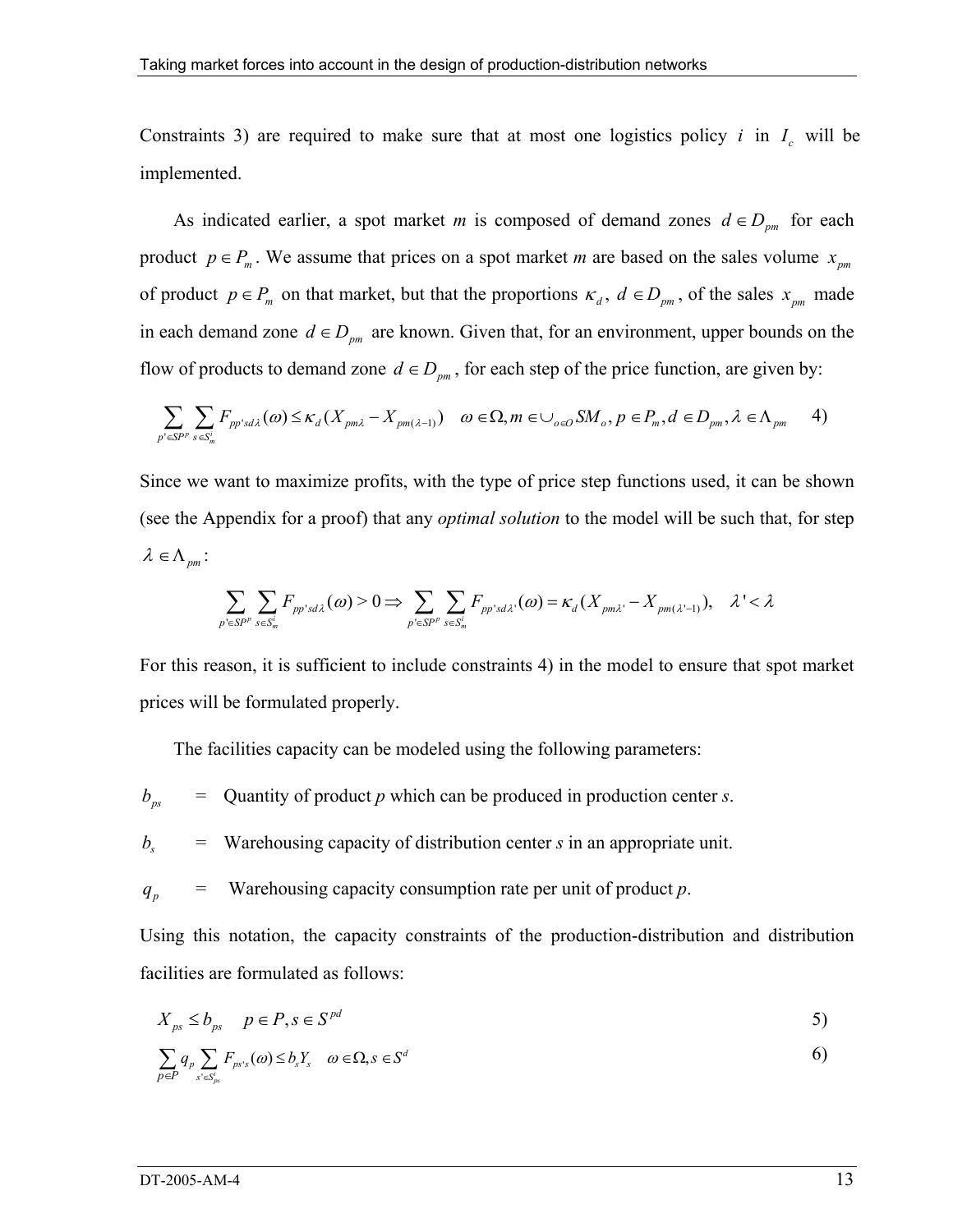For each environment, the following flow conservation constraints must also hold:

$$
\sum_{s' \in S_{ps}^o} F_{pss'}(\omega) + F_{ps}(\omega) = X_{ps} \quad \omega \in \Omega, \ p \in P, \ s \in S^{pd}
$$

$$
F_{ps}(\omega) = \sum_{s' \in S_{ps}^i} F_{ps's}(\omega) \quad \omega \in \Omega, \ p \in P, \ s \in S^d
$$

$$
F_{ps}(\omega) = \sum_{m \in SM_{ps}} \sum_{p' \in P_m} \sum_{d \in D_{pm}} \sum_{\lambda \in \Lambda_{p'm}} F_{p'psd\lambda}(\omega) + \sum_{c \in CW | p \in SP_{pc}} \sum_{i \in I_c(w) | s \in S_i^i} F_{psi}(\omega) \quad \omega \in \Omega, \ p \in P, \ s \in S^{pd} \cup S^{d} \quad 9)
$$

where  $F_{ps}(\omega)$  is a working decision variable defined by 9) and used to simplify the formulation.

To calculate the total revenues and costs of a network design, the following financial parameters are required:

- *A<sub>s</sub>* = Fixed cost of using distribution site  $s \in S^d$  for the planning horizon.
- $c_{ps}$  = Cost of producing one unit of product *p* on site  $s \in S^{pd}$ .

 $f_{\rm nsn}^{\rm o}$  = Unit cost of the flow of product *p* between site *s* and node *n* paid by origin *s* (this cost includes the customer-order processing cost, the shipping cost, the variable transportation cost and the inventory-in-transit holding cost).

 $f_{nsn}^t$  = Unit transportation cost of product  $p$  from site  $s$  to node  $n$  (this cost is included  $\inf_{psn}$ ).

 $f_{pns}^d$  = Unit cost of the flow of product *p* between node *n* and site *s* paid by destination *s* (this cost includes the supply-order processing costs and the receiving cost).

$$
h_{ps}
$$
 = Unit inventory holding cost of product p in facility s.

 $\pi_{ps}$  = Transfer price of product *p* shipped from site *s*.

 $e_{oo'}$  = Exchange rate, i.e. number of units of country *o* currency by units of country *o* currency (the index  $o = 0$  is given to the base currency).

 $\delta_{\text{pns}}$  = Import duty rate applied to the CIF price of product *p* when transferred from the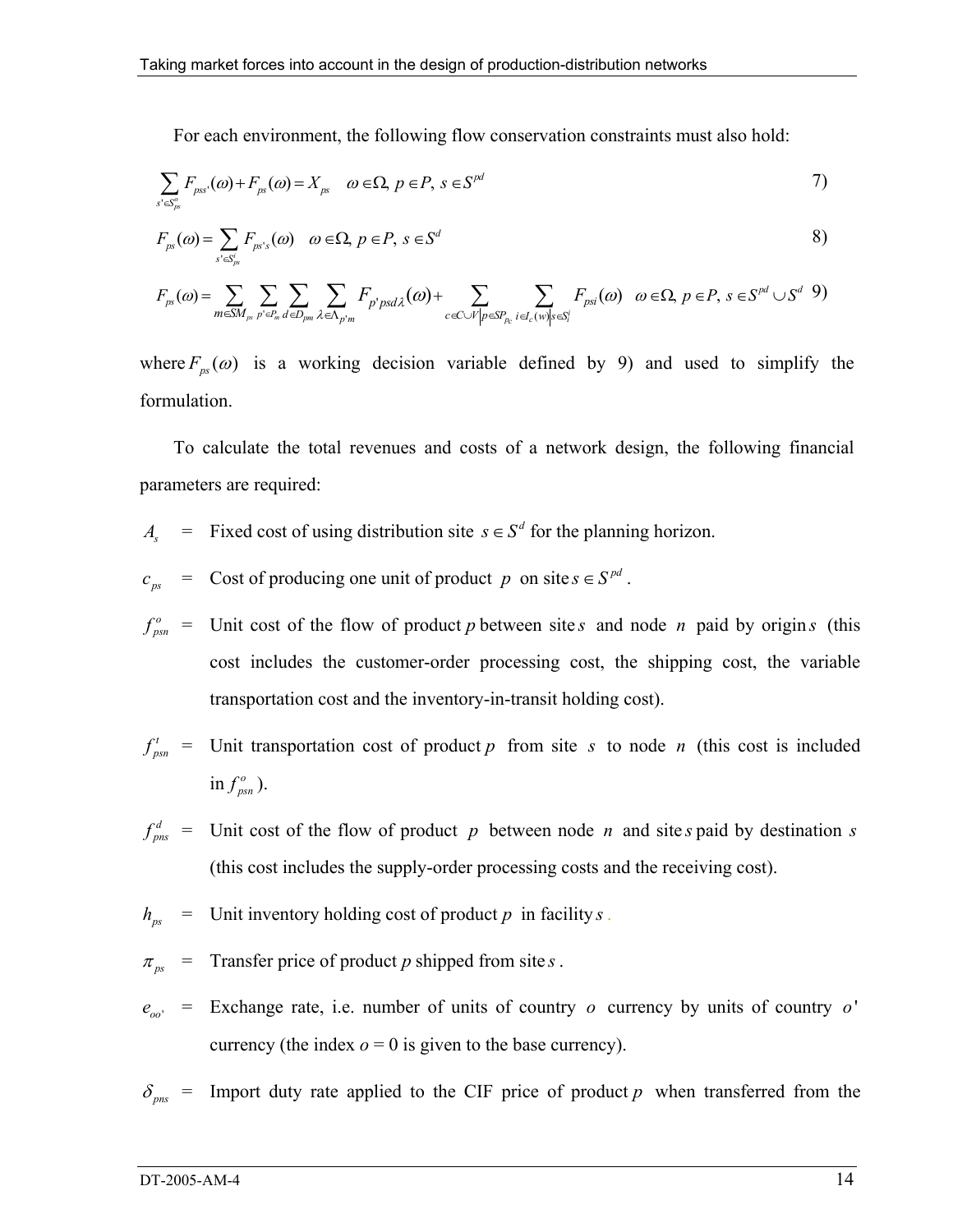country of node *n* to the country of site *s* .

- $\tau_o$  = Income tax rate of country *o*.
- $\rho_{ps}$  = Number of seasons of inventory (order cycle and safety stocks) of product p held at site *s* .

In an international context, in order to take transfer prices and taxes into account correctly, it is necessary to derive an income statement for each network facility. Let:

 $C_s(\omega)$  = Total site *s* expenses for the planning horizon under environment  $\omega \in \Omega$ .

 $R_s(\omega)$  = Total site *s* revenues for the planning horizon under environment  $\omega \in \Omega$ .

Then, using the expenditure and revenue elements in Table 1, where  $o(s)$  denotes the country of site s, it is seen that:

$$
C_s(\omega) = c) + e) + f(1) + g \qquad s \in S^{pd}, \quad \omega \in \Omega
$$

$$
C_s(\omega) = a) + b) + d) + e) + g) \quad s \in S^d, \quad \omega \in \Omega
$$

$$
R_s(\omega) = h) + i \quad s \in S^{pd} \,, \quad \omega \in \Omega \tag{12}
$$

$$
R_s(w) = i) \quad s \in S^d \,, \quad \omega \in \Omega \tag{13}
$$

The operating income for each national division  $o \in O$ , under a given environment  $\omega$ , taking into account the fixed costs of all the logistics policies considered for contracts and VMI agreements  $c \in C_0 \cup V_0$ , is given by:

$$
M_o(\omega) = \sum_{s \in S_o} (R_s(\omega) - C_s(\omega)) - \sum_{c \in C_o \cup V_o} \sum_{i \in I_c} K_i Z_i
$$
 (14)

where  $S<sub>o</sub>$  is the set of sites located in country  $o$ . We must distinguish positive margins from negative margins because there is no income tax to pay on losses. To do this,  $M_o(\omega)$  must be separated in its negative and positive parts by defining the operating income  $M_{\rho}(\omega) = M_{\rho}^+(\omega) - M_{\rho}^-(\omega)$ . Given this, the objective function of the model, i.e. the after tax net revenue of the corporation in its reference currency, is given by the expression  $\sum_{0 \in \mathcal{O}} e_{0o} [(1 - \tau_0) M_o^+(\omega) - M_o^-(\omega)].$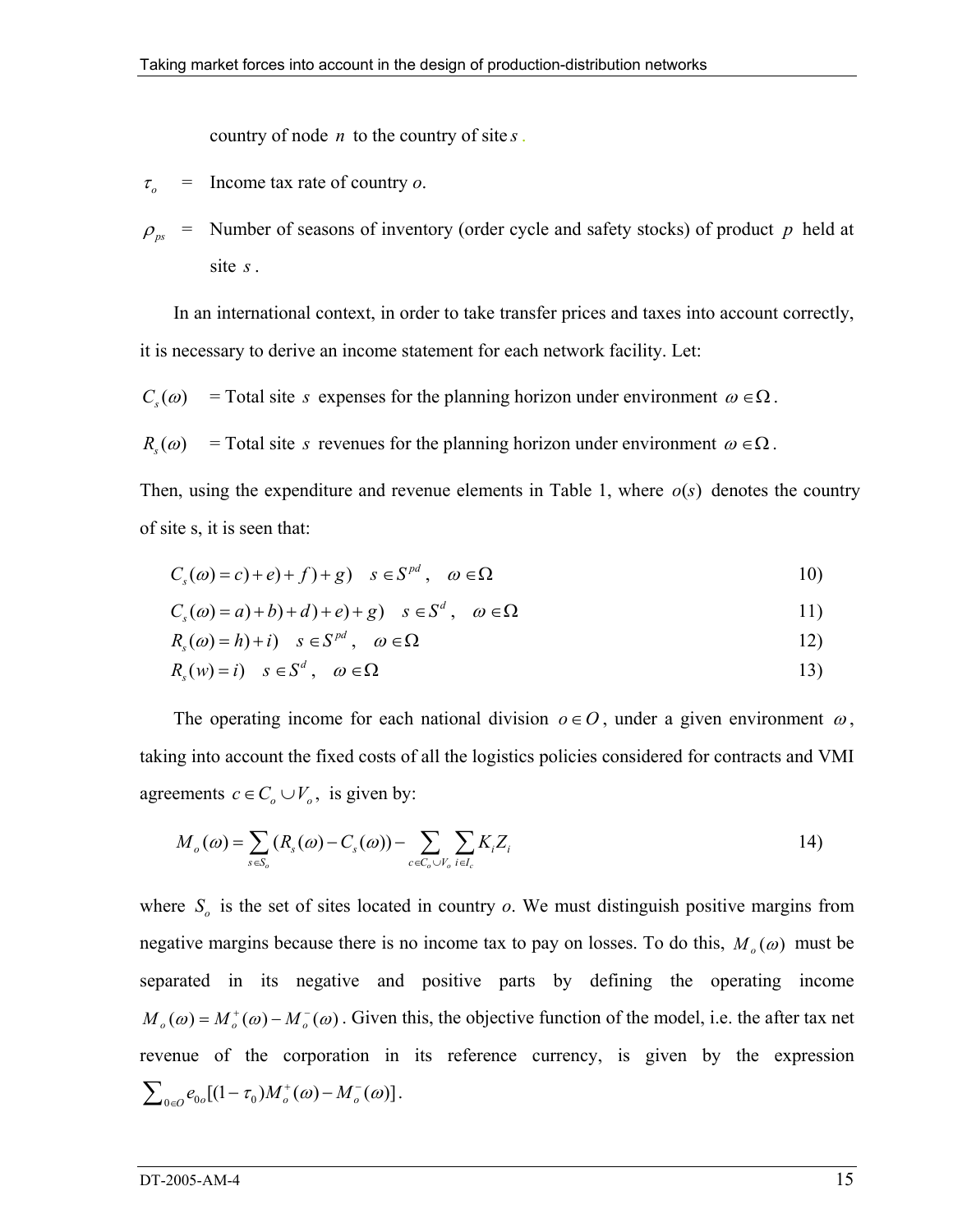|          |                                     | Distribution center                                                                                                                                                                                                                                                                                            | Production-distribution center                                                       |  |  |  |
|----------|-------------------------------------|----------------------------------------------------------------------------------------------------------------------------------------------------------------------------------------------------------------------------------------------------------------------------------------------------------------|--------------------------------------------------------------------------------------|--|--|--|
|          |                                     | $(s \in S^d)$                                                                                                                                                                                                                                                                                                  | $(s \in S^{pd})$                                                                     |  |  |  |
|          | a) Inflow transfer<br>cost          | $\sum_{p \in P} \sum_{s' \in S_{nc}^{i}} (1+\delta_{pss'}) e_{o(s)o(s')}(\pi_{ps'}+f'_{ps's}) F_{ps's}(\omega)$                                                                                                                                                                                                |                                                                                      |  |  |  |
|          | b) Receptions from<br>other sites   | $\sum_{p \in P} \sum_{s' \in S_{nc}^i} f_{ps's}^d F_{ps's}(\omega)$                                                                                                                                                                                                                                            |                                                                                      |  |  |  |
|          | c) Production                       |                                                                                                                                                                                                                                                                                                                | $\sum_{p \in P} c_{ps} X_{ps}$                                                       |  |  |  |
| Expenses | d) Facilities options<br>cost       | $A_{s}Y_{s}$                                                                                                                                                                                                                                                                                                   |                                                                                      |  |  |  |
|          | e) Order cycle and<br>safety stocks |                                                                                                                                                                                                                                                                                                                | $\sum_{p\in P}h_{ps}\rho_{ps}(F_{ps}(\omega)+\sum_{s'\in S_{ps}^o}F_{pss'}(\omega))$ |  |  |  |
|          | f) Outflows to other<br>sites       | $\sum_{p\in P} \sum_{s'\in S^0} f_{pss}^o F_{pss'}(\omega)$                                                                                                                                                                                                                                                    |                                                                                      |  |  |  |
|          | g) Outflows to<br>demand zones      | $\sum_{c\in CV} \sum_{i\in I_c(\omega)} \sum_{s\in S_i^i} \sum_{p'\in SP^{p_c}} f_{p'sd_c}^o F_{p'si}(\omega)+$<br>$\sum_{m\in SM s\in S_m^i}\sum_{p\in P_m}\sum_{d\in D_{nm}}\sum_{\lambda\in \Lambda_{nm}}\sum_{n'\in SPP}f_{p'sd}^oF_{pp'sd\lambda}(\omega)$                                                |                                                                                      |  |  |  |
| Revenues | h) Outflows to other<br>sites       |                                                                                                                                                                                                                                                                                                                | $\sum_{p\in P} \sum_{s'\in S^o_{ns}} (\pi_{ps} + f'_{pss'}) F_{pss'}(\omega)$        |  |  |  |
|          | i) Outflows to<br>demand zones      | $\sum_{c \in C \cup V} e_{o(s),o(d_c)} \sum_{i \in I_c(\omega) \setminus s \in S_i^i} \sum_{p' \in SP^{p_c}} P_i F_{p'si}(\omega)$<br>$+\sum_{m\in SM _{S}\in S_{m}^{i}}\sum_{p\in P_{m}}\sum_{d\in D_{pm}}e_{o(s),o(d)}\sum_{\lambda\in \Lambda_{pm}}\sum_{p\in SP^{p}}P_{pm\lambda}F_{pp'sd\lambda}(\omega)$ |                                                                                      |  |  |  |

**Table 1: Facilities Expenses and Revenues in Local Currency for a Given Environment**

Based on the previous discussion, it can be seen that the stochastic program to solve is the following:

$$
\text{Max } \sum_{\omega \in \Omega} p(\omega) \sum_{0 \in \mathcal{O}} e_{0\omega} [(1 - \tau_0) M_{\sigma}^+(\omega) - M_{\sigma}^-(\omega)] \tag{O-1}
$$

subject to constraints 1) to 13), to the national divisions operating income definitions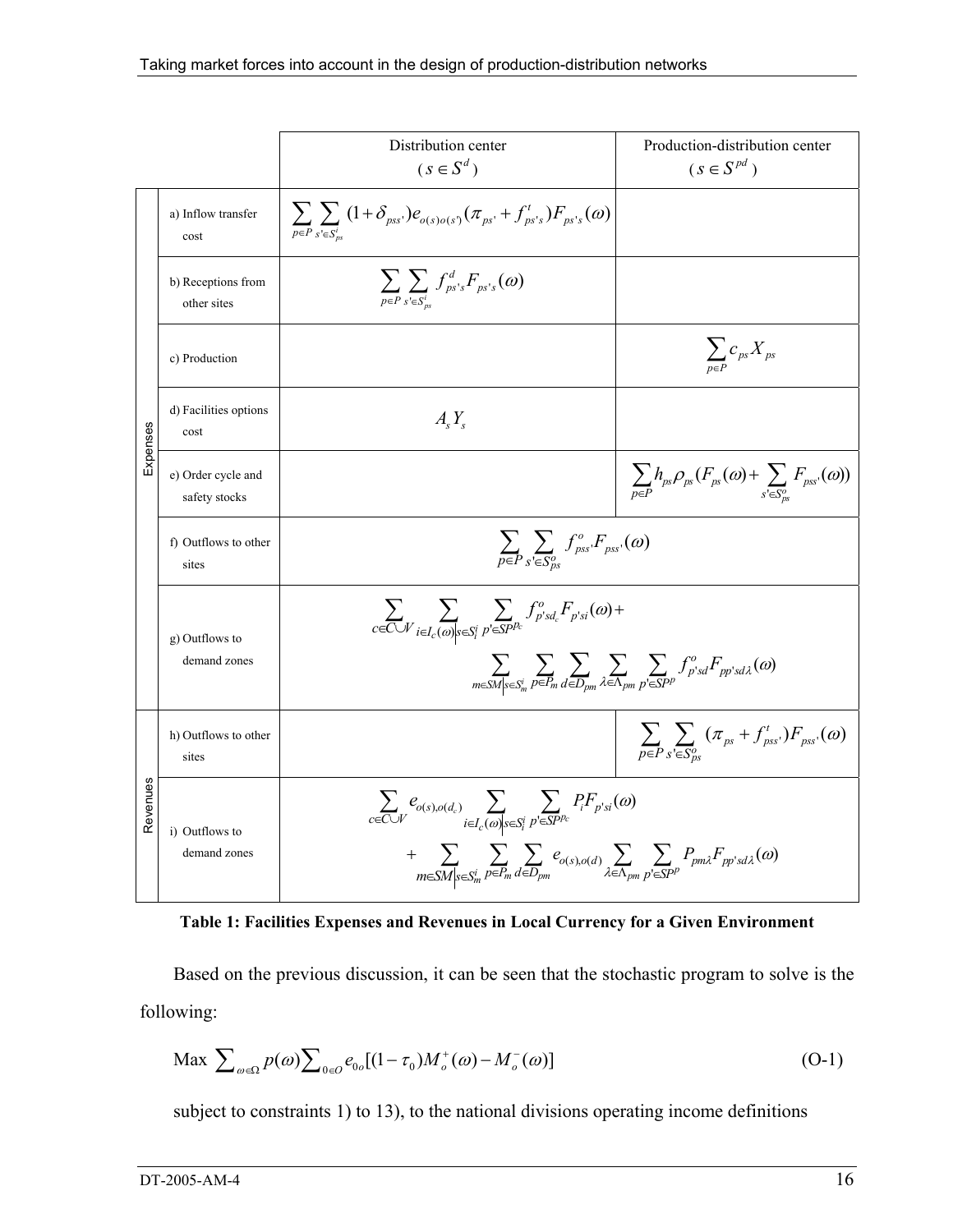$$
\sum_{s \in S_o} (R_s(\omega) - C_s(\omega)) - \sum_{c \in C_o \cup V_o} \sum_{i \in I_c} K_i Z_i - M_o^+(\omega) + M_o^-(\omega) = 0, \quad o \in \mathcal{O}, \quad \omega \in \Omega, \tag{15}
$$

and to the non-negativity constraints:

$$
X_{ps} \ge 0 \ p \in P, s \in S^{pd} \quad Y_s \in \{0,1\} \ s \in S^d \quad Z_i \in \{0,1\} \ o \in O, c \in PC_o \cup PV_o, i \in I_c
$$
  

$$
F_{pss'}(\omega) \ge 0 \ p \in P, s \in S^{pd}, s' \in S_{ps}^o, \omega \in \Omega \quad F_{ps}(\omega) \ge 0 \ p \in P, s \in S^{pd} \cup S^d, \omega \in \Omega
$$
  

$$
F_{p'si}(\omega) \ge 0 \ o \in O, c \in C_o \cup V_o, p' \in SP^{p_c}, \omega \in \Omega, i \in I_c(\omega), s \in S_i^i
$$
  

$$
F_{pp'sd\lambda}(\omega) \ge 0 \ o \in O, m \in MS_o, p \in P_m, p' \in SP^p, s \in S_m^i, d \in D_{pm}, \lambda \in \Lambda_{pm}, \omega \in \Omega
$$
  

$$
C_s(\omega) \ge 0, s \in S^{pd} \cup S^d, \omega \in \Omega \quad R_s(\omega) \ge 0, s \in S^{pd} \cup S^d, \omega \in \Omega
$$
  

$$
M_o^+(\omega) \ge 0, o \in O, \omega \in \Omega \quad M_o^-(\omega) \ge 0, o \in O, \omega \in \Omega
$$

Note that in some contexts, companies may prefer to maximize corporate net revenues *before* taxes in the reference currency, that is  $\sum_{\theta \in \mathcal{O}} e_{\theta} M_{\theta}(\omega)$ . When this is the case, constraints 15) are not necessary and 14) can be substituted back into the net revenue expression, to get the following objective function:

$$
\text{Max} \sum_{\substack{0 \in \mathcal{O}}} e_{0o} \left\{ \sum_{s \in S_o} \sum_{\omega \in \Omega} p(\omega) [R_s(\omega) - C_s(\omega)] - \sum_{c \in C_o \cup V_o} \sum_{i \in I_c} K_i Z_i \right\} \tag{O-2}
$$

Furthermore, the revenue  $R_s(\omega)$  and expenditure  $C_s(\omega)$  definitions 10) to 13) can also be substituted back into the objective function, which decreases the size of the model significantly.

# **3 Stochastic Programming Model Solution**

#### *3.1 Solution approach*

Under objective function (O-2), the two-stage stochastic programming model with fixed recourse formulated to design logistics networks has the following form:

max 
$$
f(\mathbf{X}, \mathbf{Y}, \mathbf{Z}) = \sum_{\omega \in \Omega} p(\omega) [\max \mathbf{q} F(\omega)] - (\mathbf{c} \mathbf{X} + \mathbf{a} \mathbf{Y} + \mathbf{k} \mathbf{Z})
$$
 SP  
\ns.t.  $\mathbf{A}[\mathbf{X}, \mathbf{Z}] \leq \mathbf{b}$ ,  
\n $-\mathbf{T}(\omega)\mathbf{Z} + \mathbf{U}\mathbf{F}(\omega) = \mathbf{0}, \quad \omega \in \Omega$ ,  
\n $-\mathbf{V}[\mathbf{X}, \mathbf{Y}] + \mathbf{W}\mathbf{F}(\omega) = \mathbf{h}, \quad \omega \in \Omega$ ,  
\n $\mathbf{X} \geq \mathbf{0}; \mathbf{Y}, \mathbf{Z} \text{ binary}; \mathbf{F}(\omega) \geq \mathbf{0}, \quad \omega \in \Omega$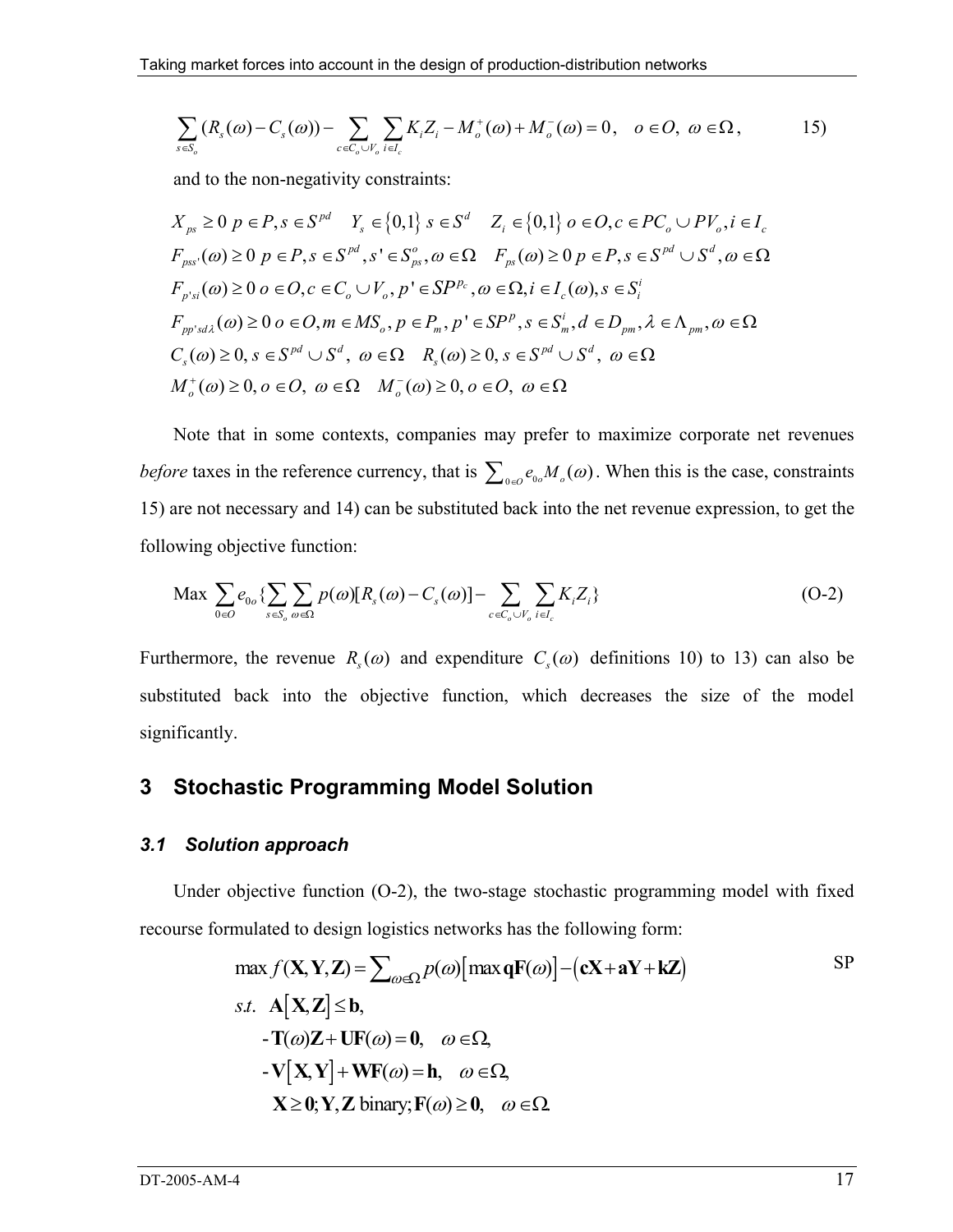where **q**, **c**, **a** and **k** are vectors of revenues and costs, **A**, **T**( $\omega$ ), **U**, **V** and **W** are matrices of parameters, **b** and **h** are right hand side vectors and  $\bf{0}$  is a null vector. As it stands, this stochastic program is difficult to solve because the number of possible environments in  $\Omega$  can be extremely large. Fortunately, there is no second stage binary variable, which means that each environment adds only continuous variables. Nevertheless, for a practical case, program (SP) could include billions of second stage variables, which is prohibitive even for the very efficient solvers currently available. Note that the model obtained with objective (O-1) is similar to SP and that the solution approach proposed in the next paragraphs applies to both cases.

The approach proposed to solve (SP) seeks to find the best possible design with the mathematical programming solvers currently available. The approach used is based on the Monte Carlo sampling methods described by Shapiro (2003). A random sample of environments is generated outside the optimization procedure and then a sample average approximation (SAA) program is constructed and solved. The idea is first to generate an independent identically distributed sample of *N* environments  $\{\omega^1, ..., \omega^N\} = \Omega^N \subset \Omega$  from the initial distribution of  $\omega$ . Then the SAA program to solve is the following:

$$
\max = \frac{1}{N} \sum_{\omega \in \Omega^N} \mathbf{q} F(\omega) - (\mathbf{c} \mathbf{X} + \mathbf{a} \mathbf{Y} + \mathbf{k} \mathbf{Z})
$$
  
s.t.  $\mathbf{A}[\mathbf{X}, \mathbf{Z}] \leq \mathbf{b}$ ,  
 $\mathbf{-T}(\omega)\mathbf{Z} + \mathbf{U}F(\omega) = \mathbf{0}, \quad \omega \in \Omega^N$ ,  
 $\mathbf{-V}[\mathbf{X}, \mathbf{Y}] + \mathbf{W}F(\omega) = \mathbf{h}, \quad \omega \in \Omega^N$ ,  
 $\mathbf{X} \geq \mathbf{0}; \mathbf{Y}, \mathbf{Z}$  binary;  $\mathbf{F}(\omega) \geq \mathbf{0}, \quad \omega \omega \in \Omega^N$ .

Clearly, the quality of the solution obtained with this approach improves as the size *N* of the sample of environments used increases. The approach suggested here is to use a sample size *N* giving a SAA program solvable in a reasonable time with a commercial solver such as CPLEX. The SAA program is solved for *M* independent samples each of size *N*. This leads to the identification of up to *M* near-optimal feasible solutions. Statistical confidence intervals,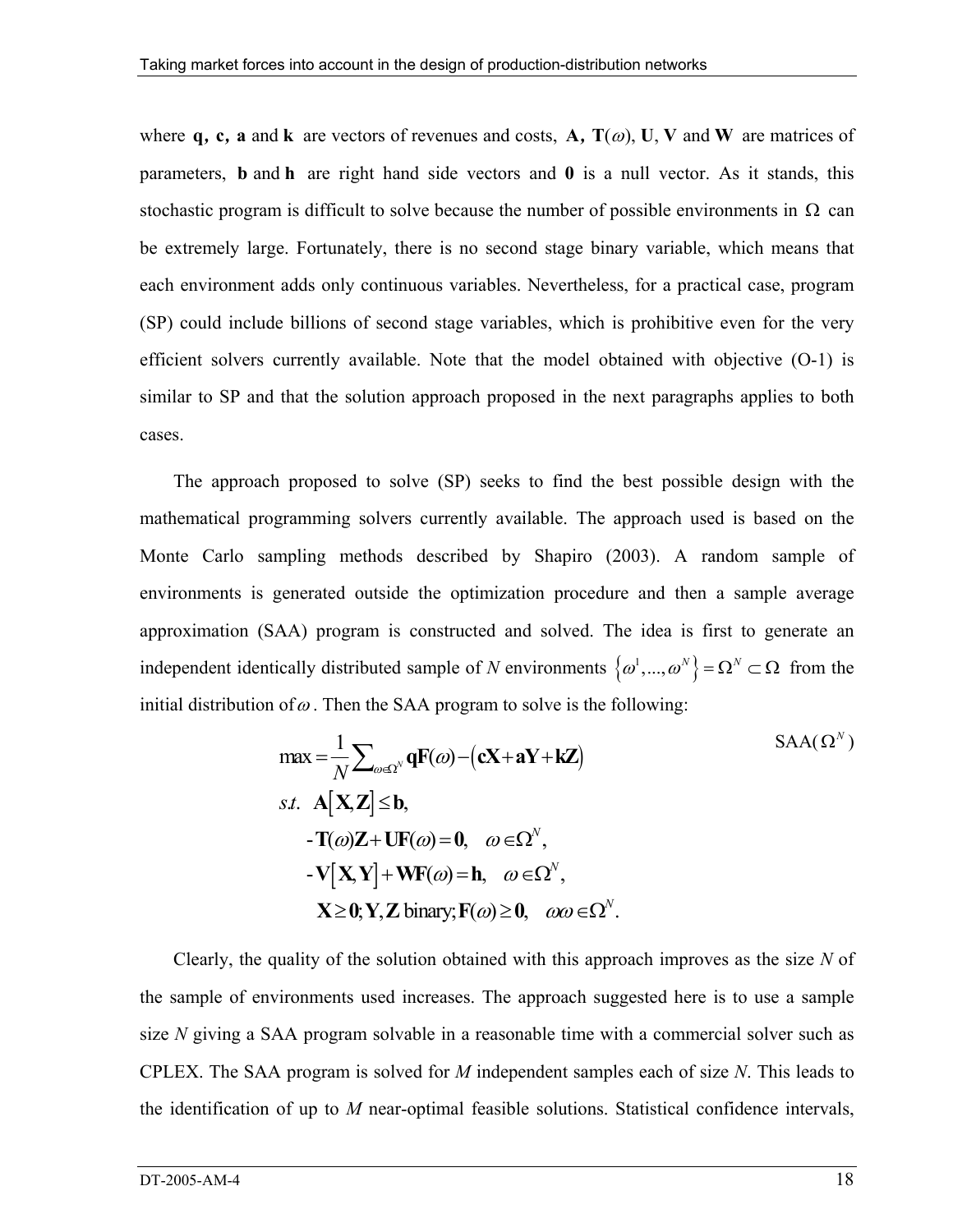based on Shapiro (2003), are then derived on the quality of the near-optimal solutions found. An example of the application of this approach to a related network design problem is given in Santoso *et al*. (2005). The next sections present the approach proposed to generate a sample of environments  $\Omega^N$  and the SAA solution procedure.

#### *3.2 Environment sample generation*

In order to formulate the SAA program, one must first generate a valid sample of environments  $\Omega^N$ . Note that in order to select the sample  $\{\omega^1,...,\omega^N\} \subset \Omega$ , it is not necessary to use the probabilities  $p(\omega)$ ,  $\omega \in \Omega$  explicitly. Since  $p(\omega)$  must be derived from the probabilities  $\theta_i$ ,  $i \in I$ , of signing contracts and VMI agreements, it is easier to construct sampled environments directly from these probabilities. Assuming that the customers decisions are taken independently of each other, to sample an environment  $\omega \in \Omega^N$  we start by generating a pseudorandom set  $\{u_i^c(\omega)\}\,$ ,  $c \in \bigcup_{o \in O} (PC_o \cup PV_o)$ ,  $i \in I_c$ , of independent numbers uniformly distributed on the interval  $[0,1]$ . Using these numbers, the elements of the environment vector  $\omega$  are then obtained with the following transformation:

$$
\omega_i = \begin{cases}\n1 & c(i) \in \bigcup_{o \in O} (PC_o \cup PV_o), i \in I_{c(i)}(\omega) \\
0 & c(i) \in \bigcup_{o \in O} (PC_o \cup PV_o), i \notin I_{c(i)}(\omega), \text{ where } I_c(\omega) = \left\{i \in I_c \middle| \theta_i \geq u_i^c(\omega)\right\} \\
1 & c(i) \in \bigcup_{o \in O} (SC_o \cup SV_o)\n\end{cases}
$$

The subsets  $I_c(\omega) \subset I_c$  thus defined indicate which logistics policies would lead to signed contracts/agreements if implemented. Repeating the previous Monte Carlo sampling method *N* times yields the required sample of environments  $\Omega^N = \{\omega^1, ..., \omega^N\}$ .

#### *3.3 Sample average approximation*

As explained at the end of section 3.1, the SAA approach involves the solution of program SAA( $\Omega^N$ ) for *M* different samples of size *N*. This implies that *M* different near-optimal feasible designs could be obtained and the questions to answer are then: which design is the best and how close is it to the true optimum? To answer these questions, we need to obtain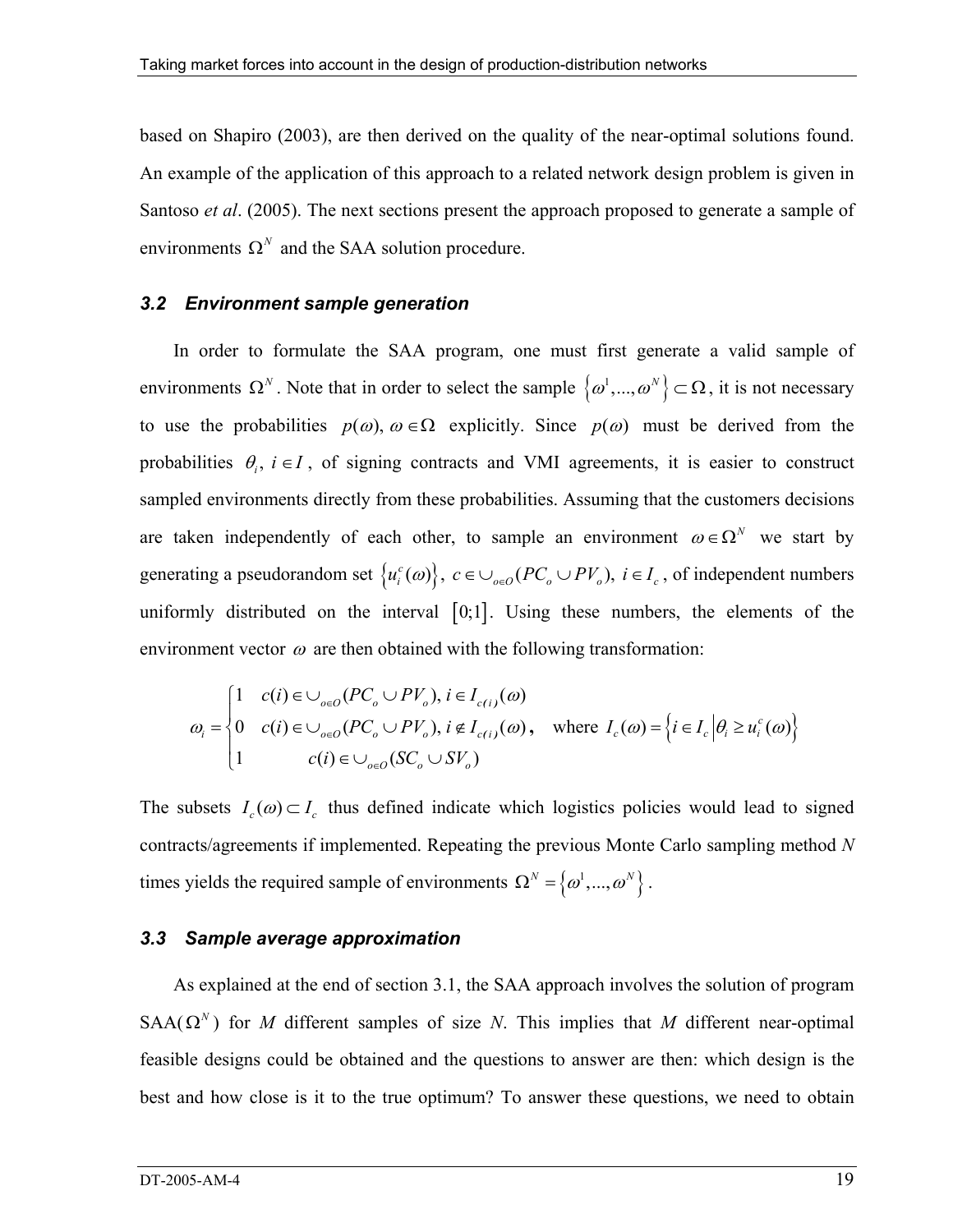better estimates of the true value of the objective function of the solutions found through a Monte-Carlo evaluation based on a sample size N' much bigger than N. We also need to obtain statistical lower and upper bounds on the true value of the optimal solution of (SP). Let  $v^*$  and  $v^N$  be the optimal value of program (SP) and program SAA( $\Omega^N$ ), respectively, and let  $(\hat{\mathbf{X}}^N, \hat{\mathbf{Y}}^N, \hat{\mathbf{Z}}^N)$  be an optimal solution of SAA( $\Omega^N$ ). Also, let us rewrite the SAA program as follows:

$$
\max_{\mathbf{X} \geq \mathbf{0}; \mathbf{Y}, \mathbf{Z} \text{ bin}} \left\{ \hat{f}^N(\mathbf{X}, \mathbf{Y}, \mathbf{Z}) = \frac{1}{N} \sum_{\omega \in \Omega^N} Q(\mathbf{X}, \mathbf{Y}, \mathbf{Z}, \omega) - (\mathbf{c}\mathbf{X} + \mathbf{a}\mathbf{Y} + \mathbf{k}\mathbf{Z}) \Big| \mathbf{A}[\mathbf{X}, \mathbf{Z}] \leq \mathbf{b} \right\} \quad \text{SAA}(\Omega^N)
$$

where  $Q(X, Y, Z, \omega)$  is the optimal value of the second stage linear program:

$$
Q(\mathbf{X}, \mathbf{Y}, \mathbf{Z}, \omega) = \max_{\mathbf{F} \geq 0} \left\{ \mathbf{q} \mathbf{F} \middle| \mathbf{U} \mathbf{F} = \mathbf{T}(\omega) \mathbf{Z}, \mathbf{W} \mathbf{F} = \mathbf{h} + \mathbf{V} \big[ \mathbf{X}, \mathbf{Y} \big] \right\}
$$

It can be shown that the expected value of  $v^N$  is greater than or equal to  $v^*$  (Shapiro, 2003). This result is used to derive the required statistical upper bound. Also, since  $(\hat{\mathbf{X}}^N, \hat{\mathbf{Y}}^N, \hat{\mathbf{Z}}^N)$  is a feasible solution of program (SP), we have  $f(\hat{\mathbf{X}}^N, \hat{\mathbf{Y}}^N, \hat{\mathbf{Z}}^N) \leq v^*$ . This is used to obtain the required statistical lower bound. From these observations, it is seen that a near-optimal design is found using the following procedure (a similar procedure is found in Santoso *et al.*, 2005):

- *Step 1*: Generate *M* independent samples each of size *N*,  $\{\omega_j^1, ..., \omega_j^N\} = \Omega_j^N$ ,  $j = 1,...,M$  and solve SAA( $\Omega^N$ ) for each sample *j*. Let  $v_j^N$  and  $(\hat{\mathbf{X}}^N, \hat{\mathbf{Y}}^N, \hat{\mathbf{Z}}^N)$  be the corresponding optimal objective value and an optimal solution, respectively.
- *Step 2*: Compute the statistical lower bound

$$
\overline{\mathsf{v}}_{N,M} = \frac{1}{M}\sum_{j=1}^{M} \mathsf{v}^N_j
$$

Since  $\overline{v}_{N,M}$  is an unbiased estimator of  $E(v_N)$ , we have  $\overline{v}_{N,M} \ge v^*$ .

*Step 3*: Let *J* be the set of distinct solutions found with the samples  $j = 1, ..., M$ . For each distinct solution found,  $(\hat{\mathbf{X}}_j^N, \hat{\mathbf{Y}}_j^N, \hat{\mathbf{Z}}_j^N)$ ,  $j \in J$ , estimate its true objective function value  $f(\hat{\mathbf{X}}_j^N, \hat{\mathbf{Y}}_j^N, \hat{\mathbf{Z}}_j^N)$  with the following approximation: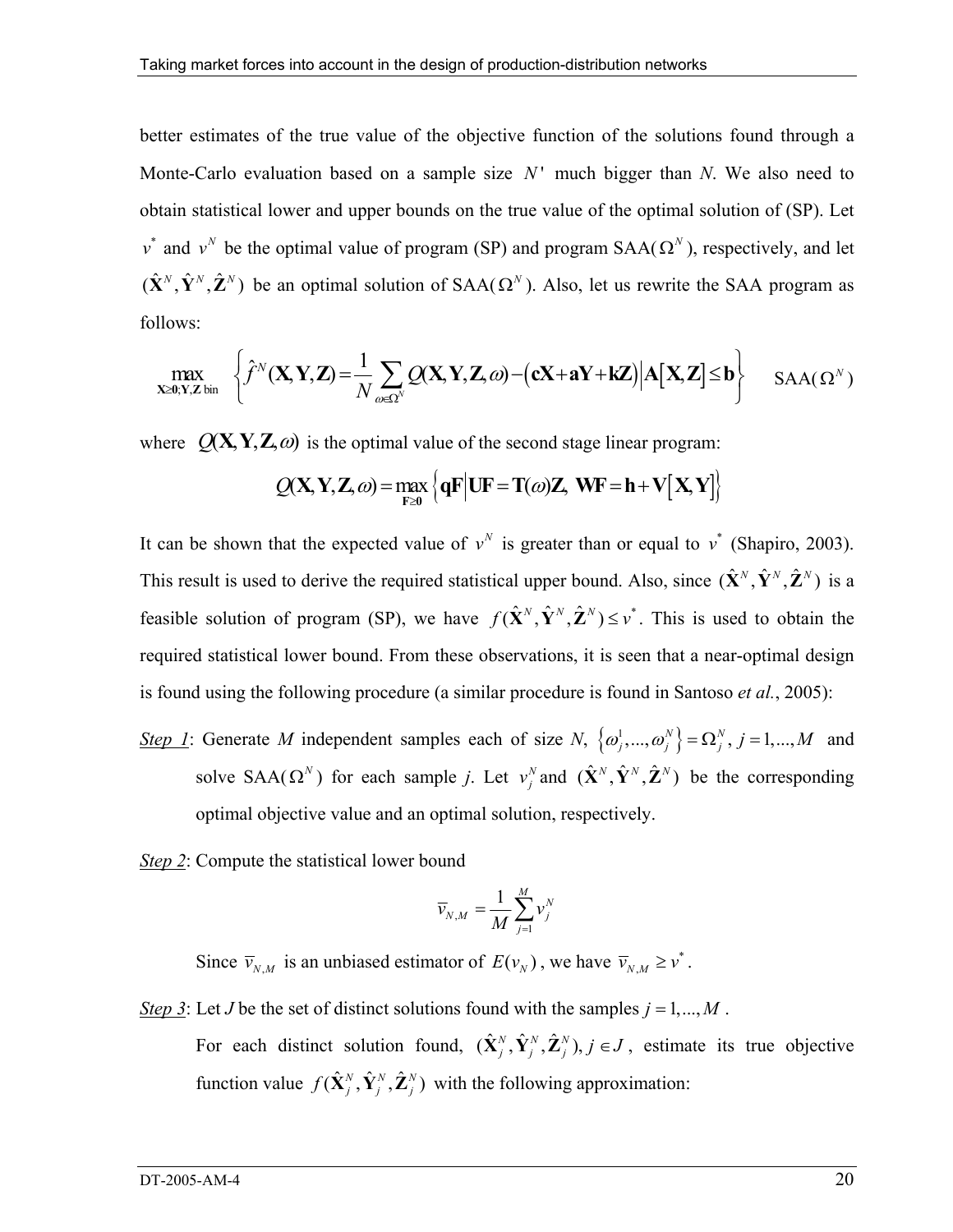$$
\tilde{f}^N(\hat{\mathbf{X}}_j^N, \hat{\mathbf{Y}}_j^N, \hat{\mathbf{Z}}_j^N) = \frac{1}{N!} \sum_{\omega \in \Omega^N} Q(\hat{\mathbf{X}}_j^N, \hat{\mathbf{Y}}_j^N, \hat{\mathbf{Z}}_j^N, \omega) - (\mathbf{c}\hat{\mathbf{X}}_j^N + \mathbf{a}\hat{\mathbf{Y}}_j^N + \mathbf{k}\hat{\mathbf{Z}}_j^N)
$$

Note that the sample of size N' must be generated independently of the sample used to obtain  $(\hat{\mathbf{X}}_j^N, \hat{\mathbf{Y}}_j^N, \hat{\mathbf{Z}}_j^N)$ . For each  $j \in J$ , this step requires the solution of *N*' secondstage linear programs to obtain the optimal values  $Q(\hat{\mathbf{X}}_j^N, \hat{\mathbf{Y}}_j^N, \hat{\mathbf{Z}}_j^N, \omega)$ ,  $\omega \in \Omega^N$ . Note that  $\tilde{f}^{N}(\hat{\mathbf{X}}_j^N, \hat{\mathbf{Y}}_j^N, \hat{\mathbf{Z}}_j^N)$  is an unbiased estimator of  $f(\hat{\mathbf{X}}_j^N, \hat{\mathbf{Y}}_j^N, \hat{\mathbf{Z}}_j^N)$  (Shapiro, 2003) and thus, it is a statistical lower bound on  $v^*$ . The statistical bounds obtained can be used to compute an estimate of the optimality gap of solution  $(\hat{\mathbf{X}}_i^N, \hat{\mathbf{Y}}_i^N, \hat{\mathbf{Z}}_i^N)$ :

$$
\mathbf{Gap}_{N,M,N'}(\hat{\mathbf{X}}_j^N,\hat{\mathbf{Y}}_j^N,\hat{\mathbf{Z}}_j^N)=\overline{v}_{N,M}-\widetilde{f}^{N'}(\hat{\mathbf{X}}_j^N,\hat{\mathbf{Y}}_j^N,\hat{\mathbf{Z}}_j^N)
$$

*Step 4*: Select the solution  $(\hat{X}_j^N, \hat{Y}_j^N, \hat{Z}_j^N)$ ,  $j \in J$ , with the largest estimated objective function value  $\tilde{f}^{N}(\hat{\mathbf{X}}_j^N, \hat{\mathbf{Y}}_j^N, \hat{\mathbf{Z}}_j^N)$ .

Having selected the best design, one can check its **Gap** to see if it is reasonable. If not, then additional samples must be used and/or the sample size *N* must be increased in order to get a better solution. Note that an expression for the variance of the above **Gap,** which can be used to compute a confidence upper bound for the **Gap**, is derived in Shapiro (2003).

# **4 Experimental Evaluation**

#### *4.1 Test case*

In order to test the applicability and feasibility of the approach, we developed a realistic case, based on typical production-distribution network design problems encountered in the forest products industry. The characteristics of the case are summarized in Table 2. Most of the case data were taken from real lumber companies but the probabilities of getting the different contracts/agreements considered were randomly generated. The first stage design decisions specify the mission of the sawmills, the number and location of the warehouses and the logistics policies to implement. Since the case considers 21 potential logistics policies, the number of possible environments is about two millions, and model (SP) includes billions of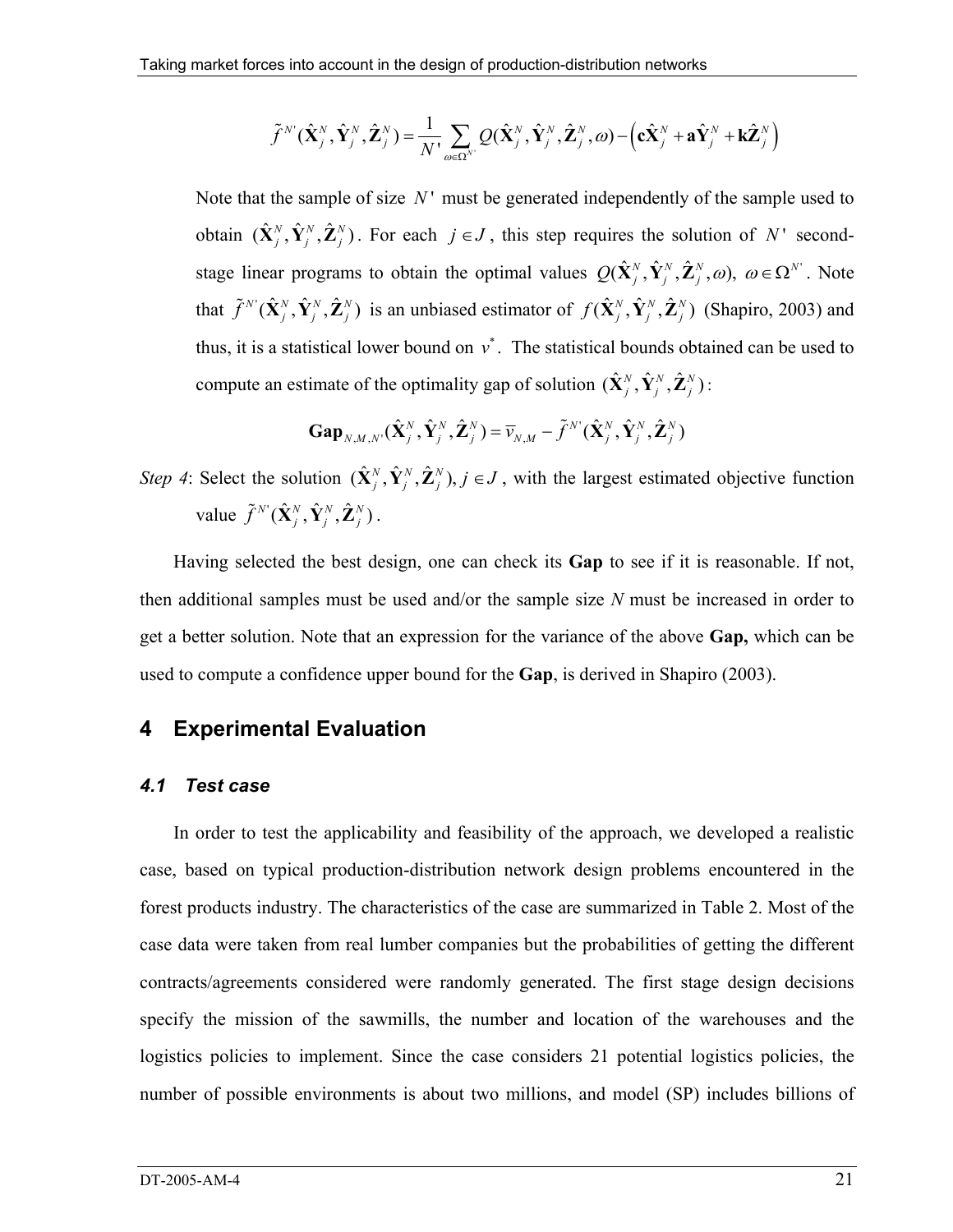second stage variables. Consequently, the need to use the Sample Average Approximation is clear, even for this moderate size case.

| <b>Product Families</b>         | 19                       |
|---------------------------------|--------------------------|
| Sawmills                        | 3                        |
| Countries                       | 2                        |
| Potential warehouses            |                          |
| Spot markets                    |                          |
| Demand zones                    | 16                       |
| Pre-signed contracts/agreements | 2                        |
| Potential customers             | 13                       |
| Potential logistics policies    | 21                       |
| <b>Possible environments</b>    | $2^{21} \approx 2000000$ |

**Table 2: Test Case Characteristics** 

| <b>Contract Demand</b>       | <b>Price Difference</b> ( <i>\$/unit)</i> | <b>Reference Price (S/unit)</b>    |             |  |
|------------------------------|-------------------------------------------|------------------------------------|-------------|--|
|                              | $(Contracts - Spot)$                      | High (440)                         | Low $(340)$ |  |
| $40\%$ <sup>*</sup> Capacity |                                           |                                    | # 3         |  |
| $20\%$ *Capacity             |                                           | #2                                 | # 4         |  |
| $40\%$ *Capacity             |                                           | #5 (Average reference price (390)) |             |  |

#### **Table 3: Test Case Instances**

In order to test the solvability of the SAA model under extreme conditions, five instances of the case were created with different demand and price values, as described in Table 3. Our aim was also to understand the influence of demand and price differences, between the spot market and the contracts/agreements, on logistics policies and warehouse location decisions. Contracts/agreements become more interesting for the company when the price difference is high, which should lead to the implementation of more warehouses to support the selected logistics policies.

# *4.2 Computational results*

Several sample sizes  $N$  and  $N'$  were tested in the experiments, in order to evaluate their impact on computational times and on the quality of the solutions obtained. The SAA models were solved with  $M = 5$  independent samples, each of size  $N = 5, 25, 50, 75, 100$ . The number of variables and constraints in the models obtained for each sample size are given in Table 4. The mathematical programs were solved with CPLEX 9.0 on a 1.9 Ghz computer. The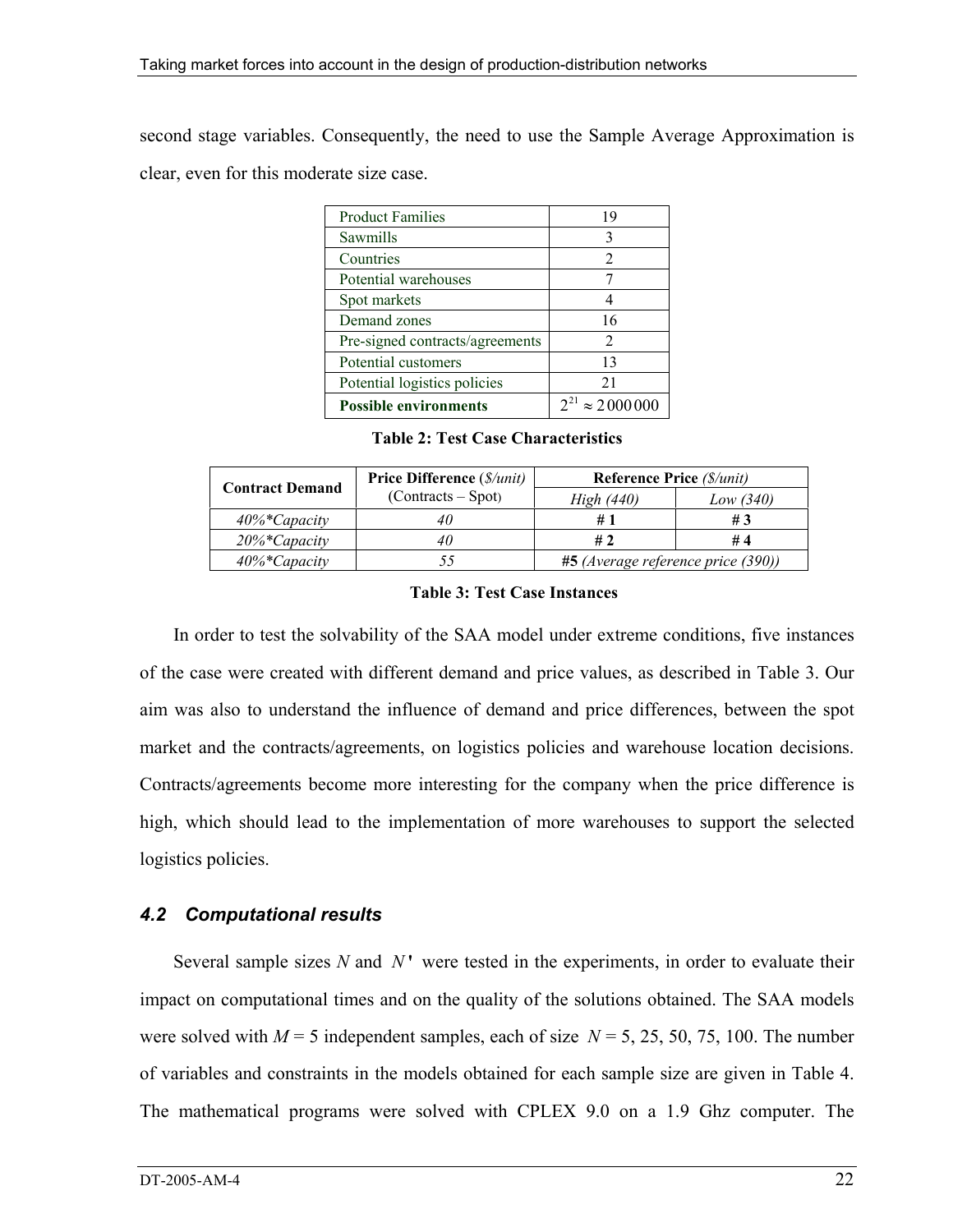computational times observed are similar for the five case instances, but they increase exponentially with the sample size *N*. For example, Figure 4 presents the computational times (in seconds) obtained for the five samples generated for case instance #5.

| N   | <b>Variables</b> |                   | <b>Constraints</b> |            |  |
|-----|------------------|-------------------|--------------------|------------|--|
|     | <b>Binary</b>    | <b>Continuous</b> | <b>Equality</b>    | Inequality |  |
|     | 28               | 28 216            | 2 0 7 6            | 1788       |  |
| 25  | 28               | 140 671           | 10 288             | 8648       |  |
| 50  | 28               | 281 260           | 20 5 65            | 17 223     |  |
| 75  | 28               | 421859            | 30 834             | 25 7 98    |  |
| 100 | 28               | 562 510           | 41 110             | 34 373     |  |

**Table 4: SAA Model Statistics for Different Sample Sizes** 



**Figure 4: Computational Times (in seconds) for Instance #5**

The analysis of results dissociates two clusters of case instances: those converging to a single optimal solution as *N* increases, and those for which a set of distinct solutions is obtained. The first cluster includes case instances #1, #3 and #4. For each of these cases, when  $N \ge 25$ , a single solution is obtained ( $|J| = 1$ ), as illustrated in Figure 5 for case instance #1. The figure also shows that, as *N* increases, the value of the objective function for the 5 samples converges to the same value. Clearly, for these well behaved cases, no further analysis is required since a single solution is obtained. The second cluster composed of instances #2 and #5 is quite different. Indeed, several solutions are obtained, as illustrated in Figure 6 for case instance #5. The results of the application of the SAA procedure presented in section 4 to this case are provided in Table 5, for  $M = 5$ ,  $N = 75$ , 100 and  $N' = 200$ , 300, 400, 500. For each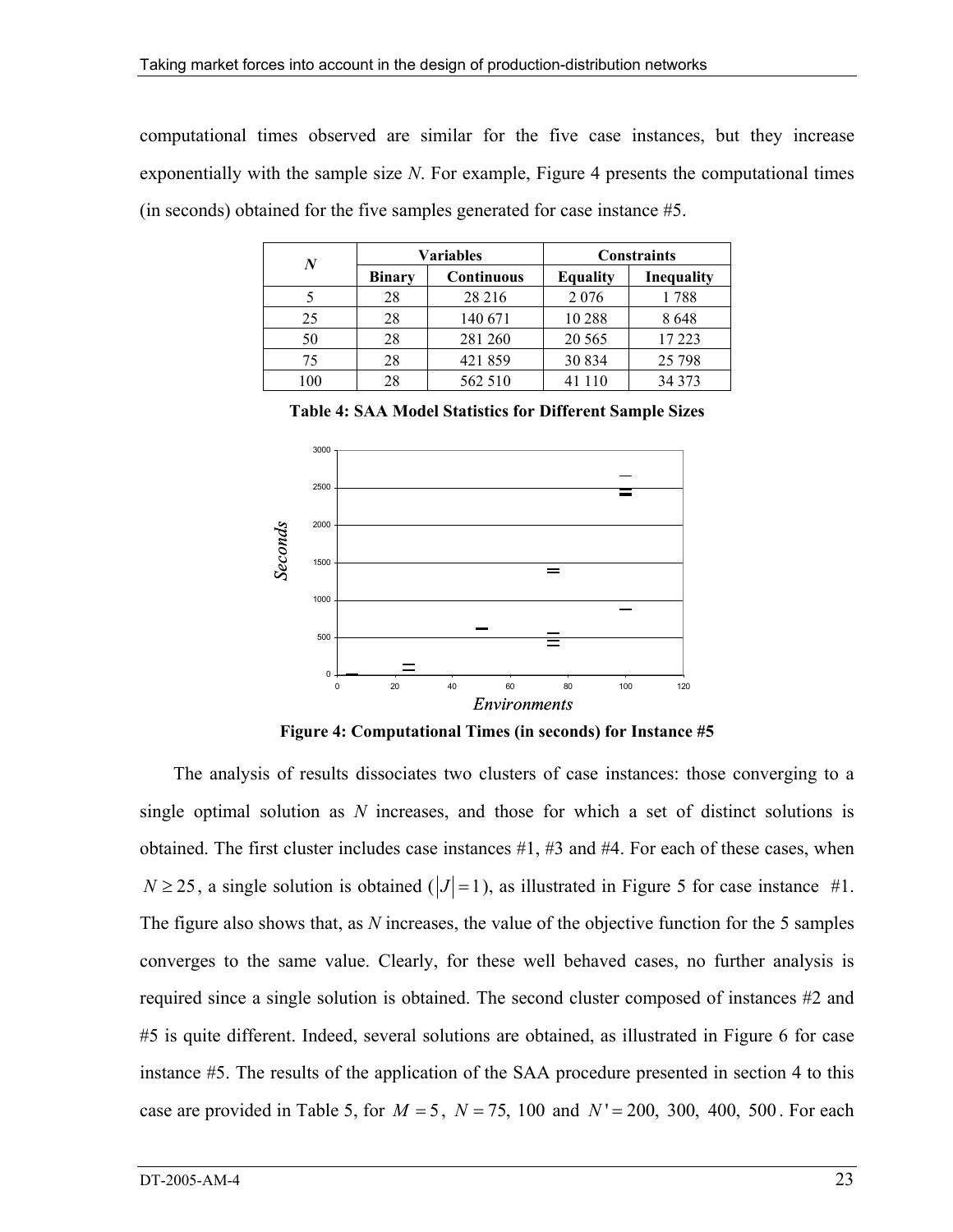distinct solution *j*, the objective function value approximation  $\tilde{f}^{N}(\hat{\mathbf{X}}_j^N, \hat{\mathbf{Y}}_j^N, \hat{\mathbf{Z}}_j^N)$  and the Gap, expressed in %, are reported*.* Moreover, for comparison purposes, the objective function value approximation  $\tilde{f}^{N'}(\bar{X}, \bar{Y}, \bar{Z})$  is also given for the solutions obtained,  $(\bar{X}, \bar{Y}, \bar{Z})$ , when a deterministic version of the model is solved with the average demand (Average), and with the most probable environment demand (Probable).







The best design obtained for all the values of *N* and *N'* is the same (solution 3 for *N*=75 and solution 1 for  $N=100$ ). In all these cases, the **Gap** is very small (not larger than  $0.61\%$ ) which means that this solution is probably very good. This is comforting since it means that, at least for the cases considered, the Sample Average Approximation can be expected to give very good results even if relatively small sample sizes are used. Note also that, in this case, the solution obtained with the mean demand deterministic model is the same as the one obtained with the SAA model. This is not generally the case however and, in fact, there is no guarantee that the solution obtained with the average demand is a feasible solution of model (SP) because the expected demand is a fraction of the contracts/agreements demand. Lastly, note that the solution obtained when a deterministic model with the most probable environment is used is not very good. This suggest that using the SAA method gives solutions which can be much better than those obtained with the type of deterministic models found in the literature.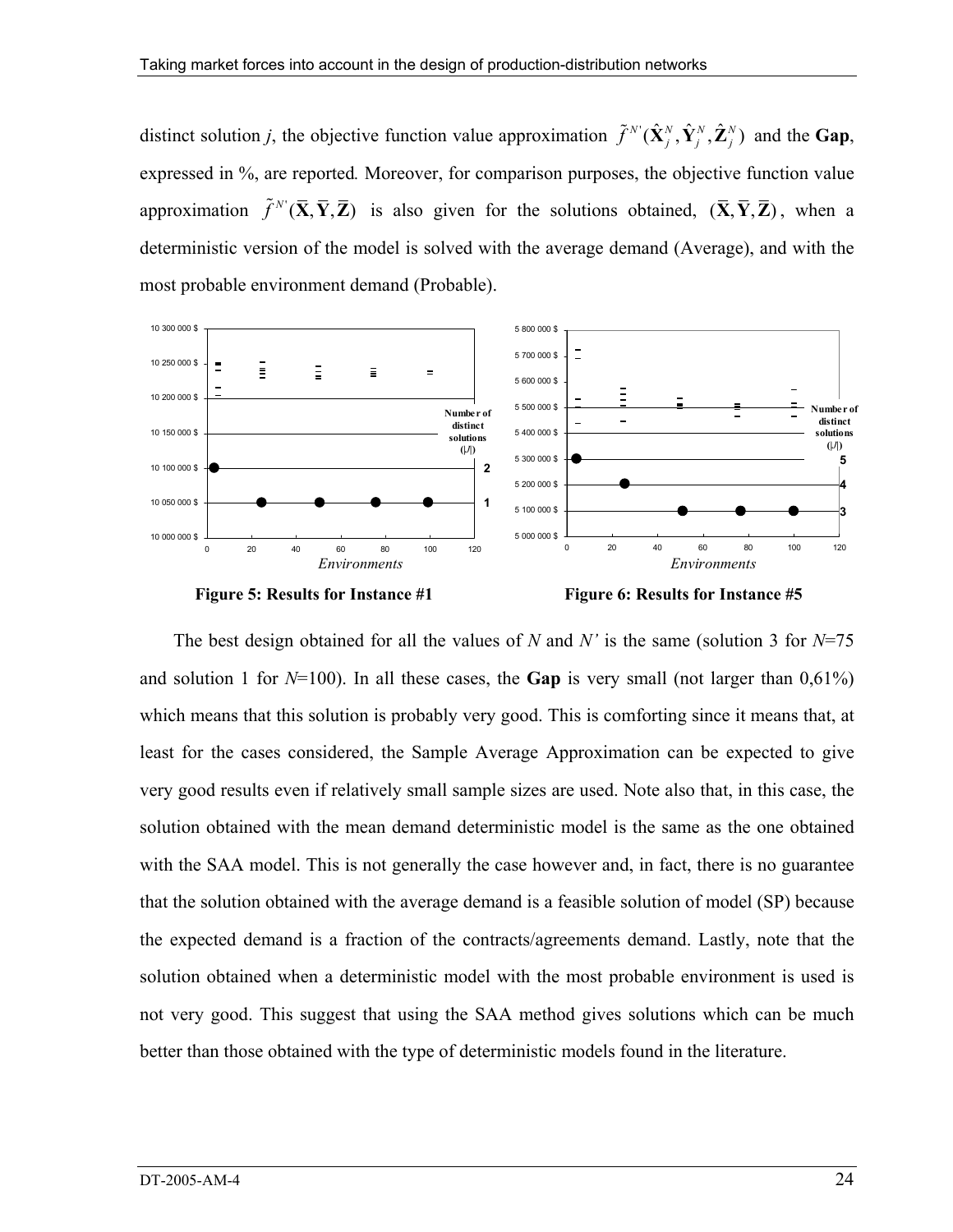|                   |                        | <b>SAA Method (\$)</b> |           |                    |                   | Deterministic |           |           |                      |
|-------------------|------------------------|------------------------|-----------|--------------------|-------------------|---------------|-----------|-----------|----------------------|
| $(M=5)$           |                        | $N = 75$               |           |                    | $N = 100$         |               |           | Probable  | Average              |
| Sample $(i)$      |                        |                        |           | 3                  |                   | 2             | 3         |           |                      |
| <b>Duplicates</b> |                        |                        | (100.3)   | $(100,1)$ , $(A1)$ | $(75,3)$ , $(A1)$ |               | (75,2)    |           | $(75,3)$ , $(100,1)$ |
|                   | $\tilde{\mathbf{r}}$ N | 5 466 583              | 5486456   | 5 494 382          | 5 494 382         | 5 474 509     | 5 486 456 | 5 073 303 | 5 494 382            |
| $N' = 200$        | Gap                    | 0.50%                  | 0,13%     | 0.01%              | 0.15%             | 0.51%         | 0.29%     |           |                      |
|                   | $\tilde{c}N$           | 5 468 001              | 5 493 454 | 5 496 373          | 5 496 373         | 5 470 920     | 5 493 454 | 5 067 651 | 5 496 373            |
| $N' = 300$        | Gap                    | 0.47%                  | $0.00\%$  | 0.05%              | $0.11\%$          | 0.58%         | 0.16%     |           |                      |
|                   | $\tilde{r}$            | 5 461 504              | 5 480 940 | 5 494 136          | 5 494 136         | 5 474 700     | 5 480 940 | 5 085 692 | 5 494 136            |
| $N' = 400$        | Gap                    | 0.59%                  | 0.23%     | 0.01%              | 0.15%             | 0.51%         | 0.39%     |           |                      |
|                   | $\tilde{c}$            | 5 461 779              | 5 477 564 | 5 484 727          | 5 484 727         | 5 468 941     | 5 477 564 | 5 071 398 | 5 484 727            |
| $N' = 500$        | Gap                    | 0,58%                  | 0.29%     | 0.16%              | 0,32%             | 0.61%         | 0,45%     |           |                      |

**Table 5: SAA Procedure Results for Instance #5** 

| <b>Instances</b> | Average number of<br>logistics policies<br>selected<br>(21 potential) | Average number of<br>warehouse selected<br>(7 potential) |
|------------------|-----------------------------------------------------------------------|----------------------------------------------------------|
| #1               |                                                                       |                                                          |
| #2               | 5.5                                                                   |                                                          |
| #3               |                                                                       |                                                          |
| #4               |                                                                       |                                                          |
| # 5              |                                                                       | 38                                                       |

**Table 6: Designs Obtained for** *N***=100 and** *M***=5** 

The designs obtained for the 5 case instances studied are summarized in Table 6, for samples size of  $N = 100$ . A close observation of these results confirms that our initial intuition was correct. The warehouses and policies selected for the four first case instances are roughly the same. This means that the solution is not very sensitive to changes in demand and in reference prices. However, the solution obtained for instance #5 involves the selection of a much higher number of policies and warehouses, which implies that the optimal design is very sensitive to the difference in the price of products between the spot market and contracts/agreements.

#### *4.3 Virtu@l Lumber case*

The design approach developed in this paper was also applied to a case involving a much more elaborated production-distribution network. It emulates a typical lumber industry company in the province of Quebec in Canada, and the case, model and experimental result details are provided in Vila et al. (2006), which also show how the approach can be used for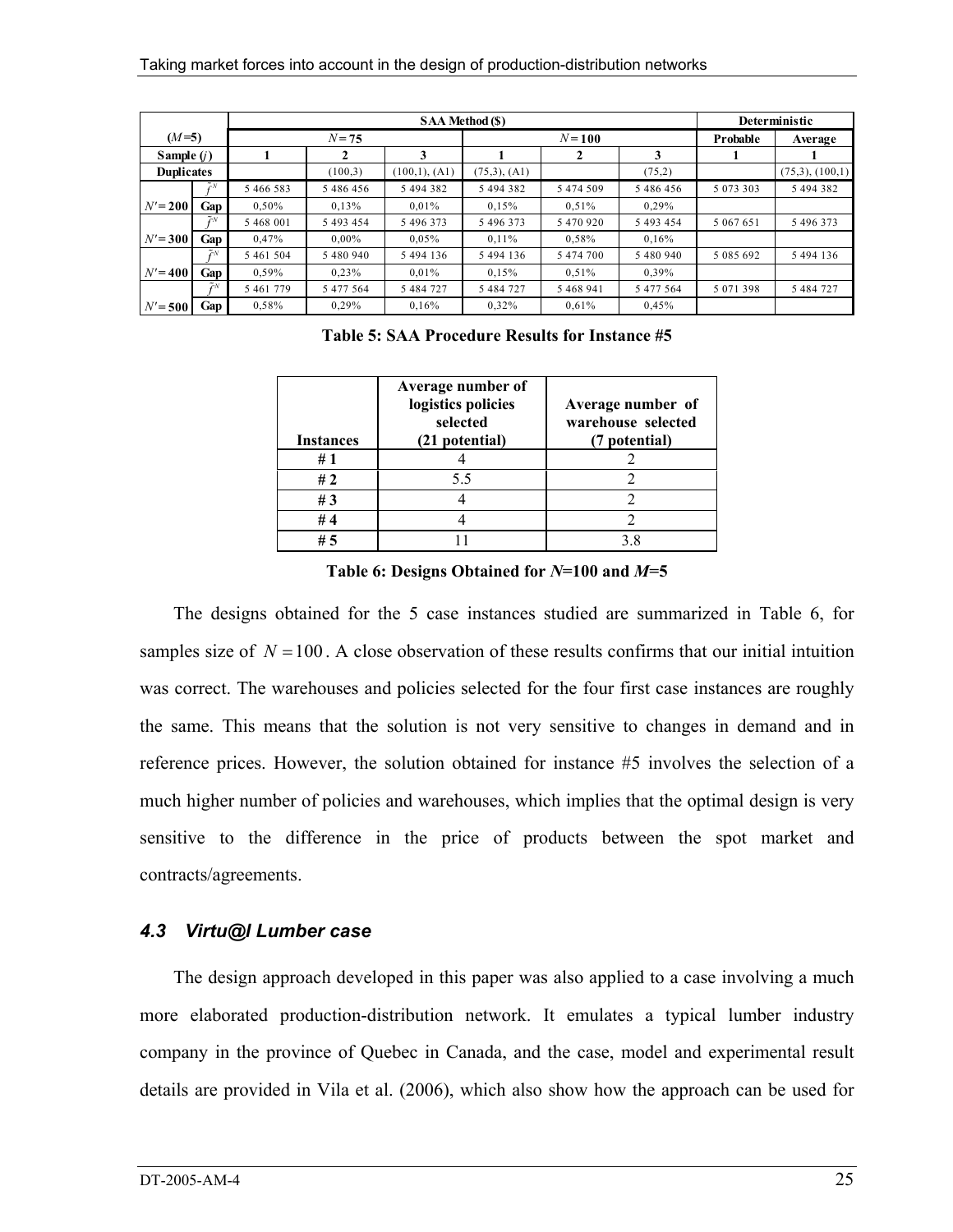strategic decision making. Extensive experiments were made to study the impact of price differentials between market segments on the production-distribution network structure and on the number of contract signatures. Different forest management policies and business acquisition and rationalization options were also studied. The problems were solved with the SAA method using five independent samples of twenty-five environments ( $M = 5$ ,  $N = 25$ ). In order to determine the best design, the true value of the objective function was estimated with samples of size  $N' = 100$ .

The models solved in these runs include about 900 000 continuous variables, 200 binary variables and 250 000 constraints, and the computational times required to solve them with CPLEX 9.0 ranged between 321 and 1 670 minutes. The optimization process was stopped when the computation time reached 100 000 seconds, which means that all the SAA problems were not necessarily solved to optimality. The SAA gap of the problems solved ranged between 0.1 % and 4.5 %. In general, the design obtained for the production sub-network was the same for the five  $(M = 5)$  samples used. However, for the distribution sub-network, 1 to 3 different designs were obtained and, in most cases, 5 different logistics policy vectors were obtained. This indicates that the design variables 'closest' to the market are more sensitive to the scenarios generated. In all cases, the solutions suggested by the model made good business sense. Note also that for these more realistic cases, the designs obtained when using an average demand model were never the best and they were often unfeasible for some of the scenarios generated, which clearly shows the advantage of the stochastic programming approach proposed.

# **5 Conclusion**

The production-distribution network design methodology proposed in this paper takes market considerations into account to obtain designs improving the competitive position of the company or companies involved. Furthermore, the two-stage stochastic programming model proposed and the Monte-Carlo sampling method used to solve the model lead to robust designs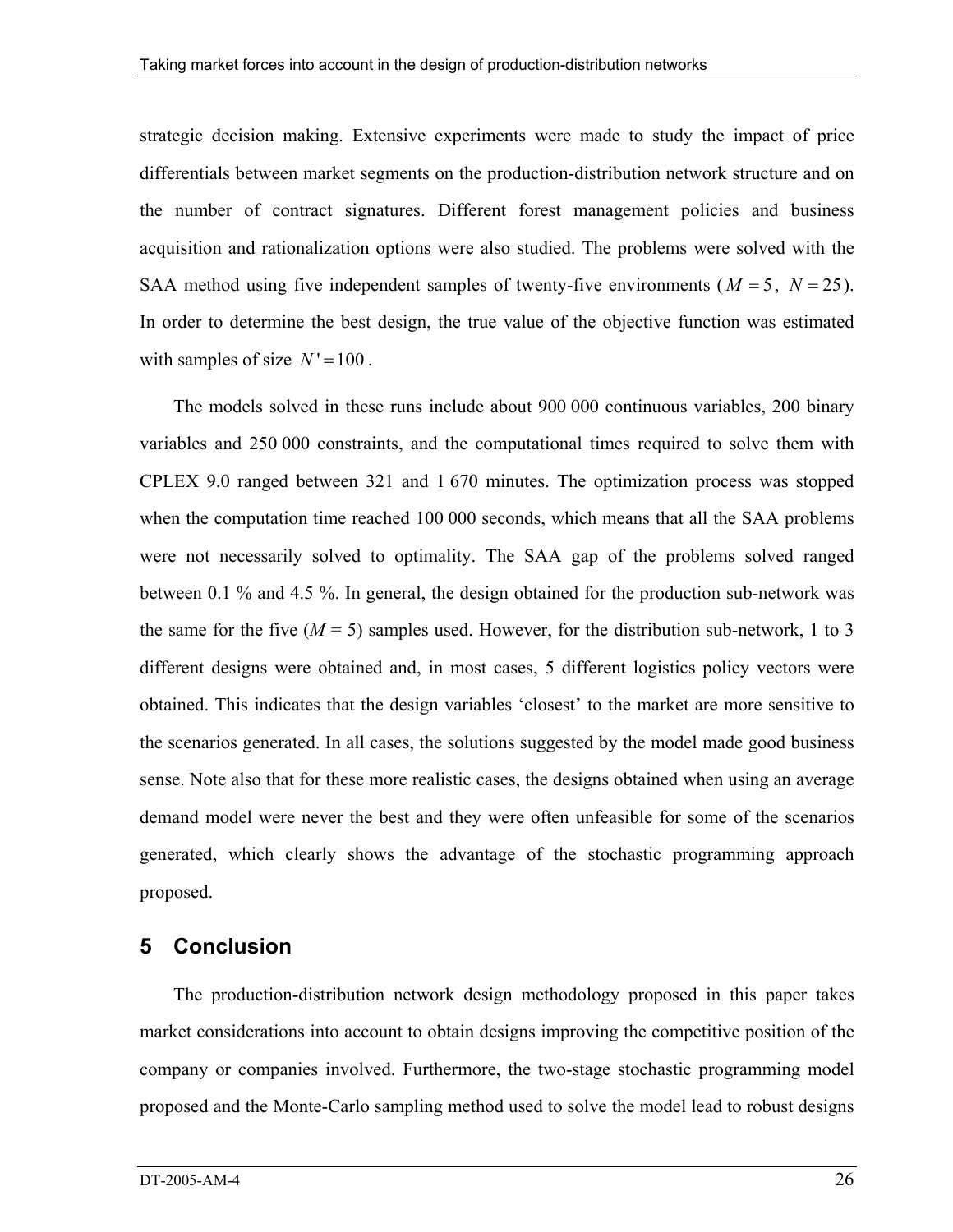which can be expected to perform well under most possible future business environments. The experiments made with the model show that good results can be obtained even if a relatively small environment sample size is used, at least for the lumber industry context on which our test cases were based. For these cases, the model proposed is easy to solve for moderate size problems but much more difficult to solve to optimality for large cases. These first applications of the model to realistic cases from the lumber industry are very promising, but computational testing in other industrial contexts would be required to demonstrate the general value of the model. Future studies will involve the development of tailor-made acceleration techniques and heuristics to solve very large network design models in a reasonable time.

# **References**

- [1] Arntzen, B., G. Brown, T. Harrison and L. Trafton, 1995, Global Supply Chain Management at Digital Equipment Corporation, *Interfaces* 21, 1, 69-93.
- [2] Ben-Akiva M. and S. Lerman, 1985, *Discrete Choice Analysis: Theory and Application to Travel Demand*, MIT Press.
- [3] Birge, J. and F. Louveaux, 1997, *Introduction to Stochastic Programming*, Springer.
- [4] Cohen, M., M. Fisher and R. Jaikumar, 1989, International Manufacturing and Distribution Networks: A Normative Model Framework, in K. Ferdows (ed), *Managing International Manufacturing*, Elsevier, 67-93.
- [5] Cohen, M. and H. Lee, 1989, Resource Deployment Analysis of Global Manufacturing and Distribution Networks, *Journal of Manufacturing and Operations Management* 2, 81-104.
- [6] Cohen, M. and S. Moon, 1990, Impact of Production Scale Economies, Manufacturing Complexity, and Transportation Costs on Supply Chain Facility Networks, *Journal of Manufacturing and Operations Management* 3, 269-292.
- [7] Cohen, M. and S. Moon, 1991, An integrated plant loading model with economies of scale and scope, *European Journal of Operational Research* 50, 266-279.
- [8] Dogan K. and M. Goetschalckx, 1999, A Primal Decomposition Method for the Integrated Design of Multi-Period Production-Distribution Systems, *IIE Transactions* 31, 1027-1036.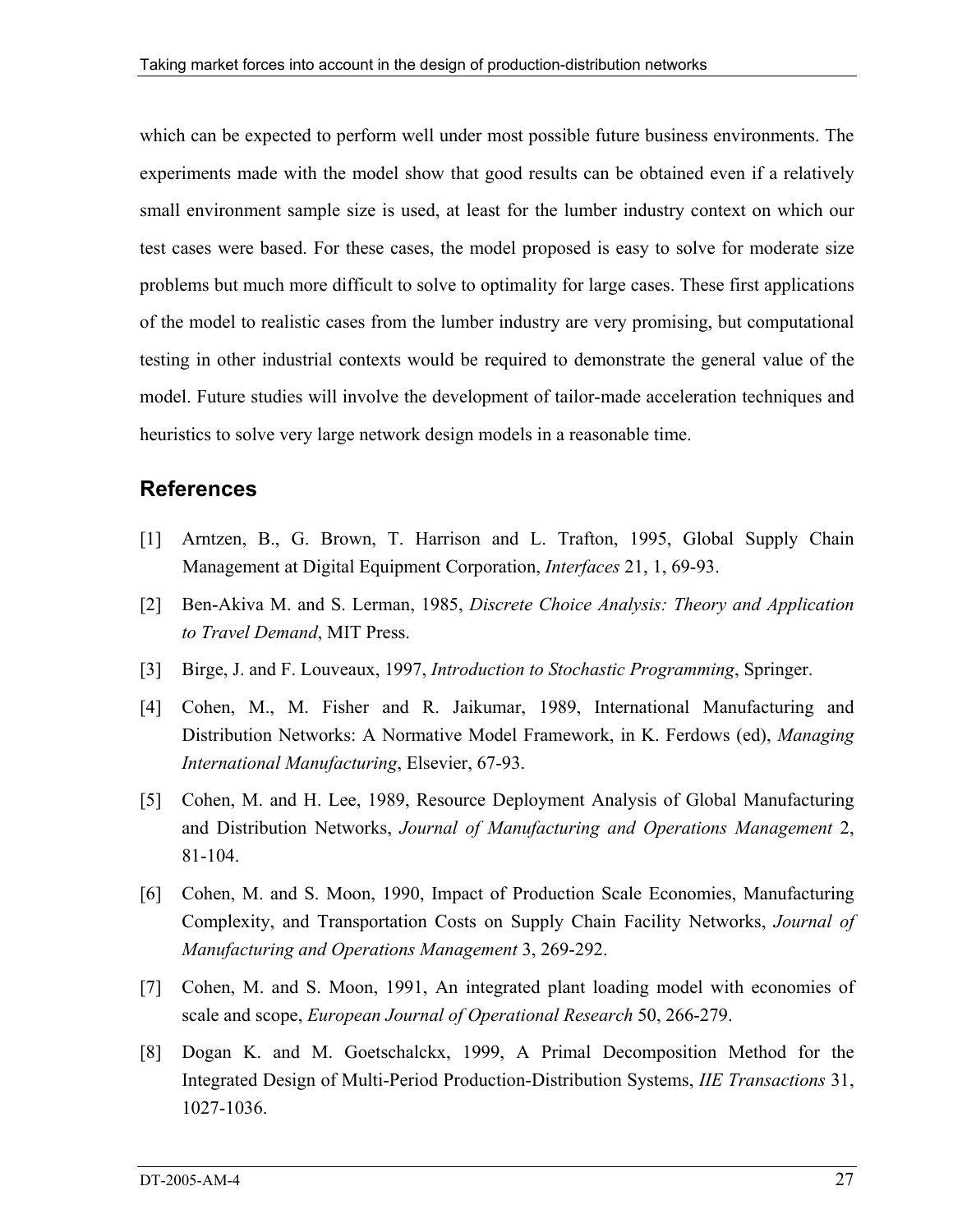- [9] Eppen, G., R. Kipp Martin and L. Schrage, 1989, A Scenario Approach to Capacity Planning, *Operations Research* 37, 517-527.
- [10] Fandel, G. and M. Stammen, 2004, A General Model for Extended Strategic Supply Chain Management with Emphasis on Product Life Cycles Including Development and Recycling, *International Journal of Production Economics* 89, 293-308.
- [11] Hill, T., 1994, *Manufacturing Strategy*, Irwin.
- [12] Geoffrion, A. and G. Graves, 1974, Multicommodity Distribution System Design by Benders Decomposition, *Management Science* 20, 822-844.
- [13] Geoffrion, A. and R. Powers, 1995, 20 Years of Strategic Distribution System Design: Evolutionary Perspective, *Interfaces* 25, 5, 105-127.
- [14] Louviere, J., D. Hensher and J. Swait, 2000, *Stated Choice Methods*, Cambridge University Press.
- [15] Martel, A. and U. Vankatadri, 1999, Optimizing Supply Network Structures Under Economies of Scale, *IEPM Conference Proceedings*, Glasgow, Book 1, 56-65.
- [16] Martel, A., 2005, The design of production-distribution networks: A mathematical programming approach, in J. Geunes and P. Pardalos (eds.), *Supply Chain Optimization*, Springer, 265-306.
- [17] Mazzola, J. and R. Schantz, 1997, Multiple-Facility Loading Under Capacity-Based Economies of Scope, *Naval Research Logistics* 44, 229-256.
- [18] Mazzola, J. and A.W. Neebe, 1999, Lagrangian-Relaxation-Based Solution Procedures for a Multiproduct Capacitated Facility Location Problem with Choice of Facility Type, *European Journal of Operational Research* 115, 285-299.
- [19] Pirkul, H. and V. Jayaraman, 1996, Production, Transportation, and Distribution Planning in a Multi-Commodity Tri-Echelon System, *Transportation Science* 30, 291-302.
- [20] Paquet, M., A. Martel and G. Desaulniers, 2004, Including Technology Selection Decisions in Manufacturing Network Design Models, *International Journal of Computer Integrated Manufacturing* 17, 117-125.
- [21] Rosenfield, D., R. Shapiro and R. Bohn, 1985, The implications of cost-service trade-offs on industry logistics structures, *Interfaces* 15, 47-59.
- [22] Santoso, T., S. Ahmed, M. Goetschalckx and A. Shapiro, 2005, A stochastic programming approach for supply chain network design under uncertainty, *European Journal of Operational Research* 167, 96-115.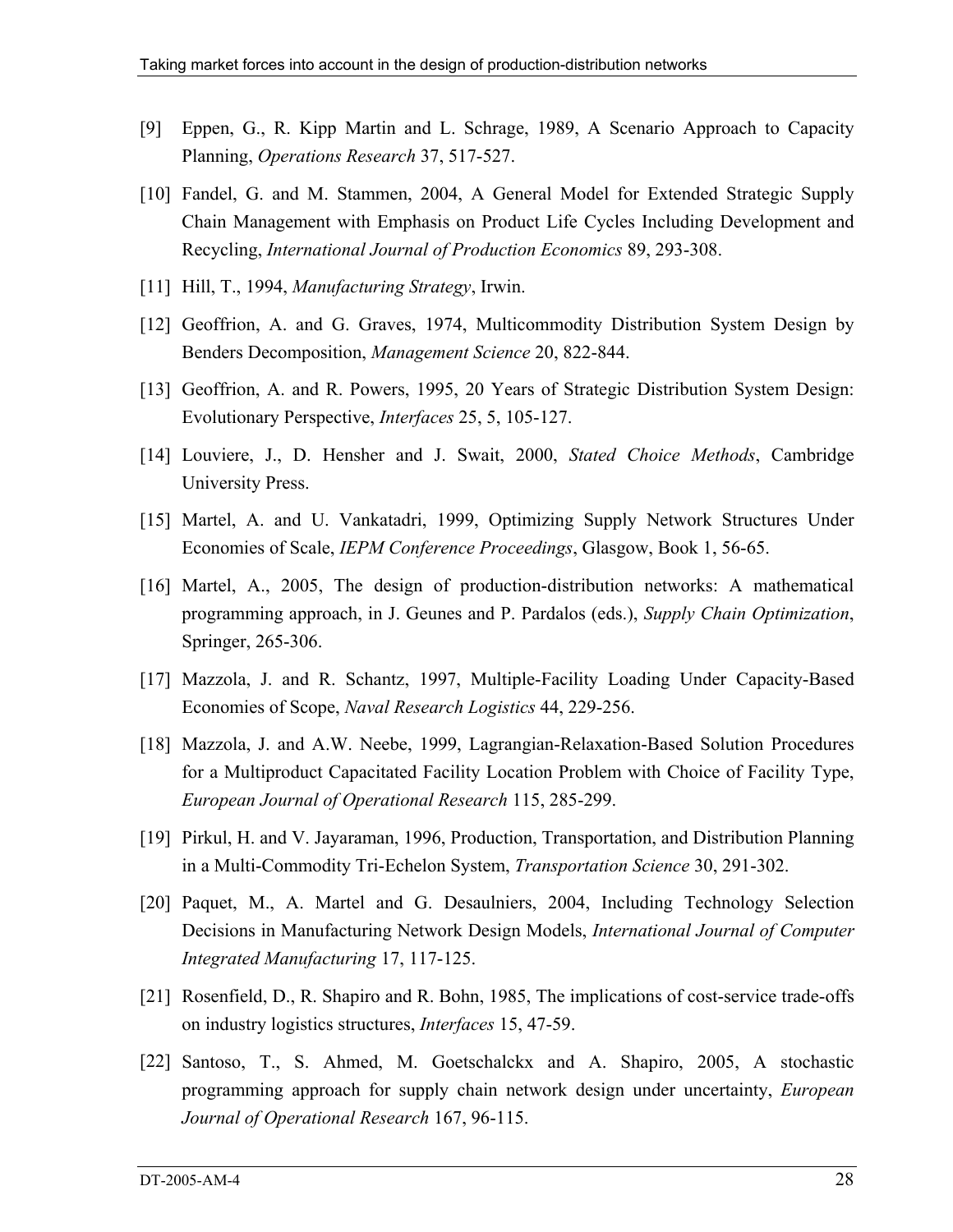- [23] Shapiro, A., 2003, Monte Carlo Sampling Methods, in A. Ruszczynski and A. Shapiro (eds), *Stochastic Programming*, Handbooks in Operations Research and Management Science, 10, Elsevier.
- [24] Shapiro, J., V. Singhal and S. Wagner, 1993, Optimizing the Value Chain, *Interfaces* 23, 2, 102-117.
- [25] Shapiro, J., 2001, *Modeling the Supply Chain*, Brooks/Cole Publishing Company.
- [26] Tsay A., S. Nahmias and N. Agrawal,1999, Modeling Supply Chain Contracts : A Review, *Quantitative Models for Supply Chain Management*, Kluwer Academic Publishers.
- [27] Verter, V. and C. Dincer, 1992, An integrated evaluation of facility location, capacity acquisition, and technology selection for designing global manufacturing strategies, *European Journal of Operational Research* 60, 1-18.
- [28] Verter, V. and C. Dincer, 1995, Facility Location and Capacity Acquisition: An Integrated Approach, *Naval Research Logistics* 42, 1141-1160.
- [29] Vidal, C. and M. Goetschalckx, 1997, Strategic Production-Distribution Models: A Critical Review with Emphasis on Global Supply Chain Models, *European Journal of Operational Research* 98, 1-18.
- [30] Vidal, C. and M. Goetschalckx, 2001, A Global Supply Chain Model with Transfer Pricing and Transportation Cost Allocation, *European Journal of Operational Research* 129, 134-158
- [31] Vila, D., R. Beauregard and A. Martel, The Strategic Design of Forest Industry Supply Chains, Working Paper DT-2005-RB-2, Centor, U. Laval, 2006.